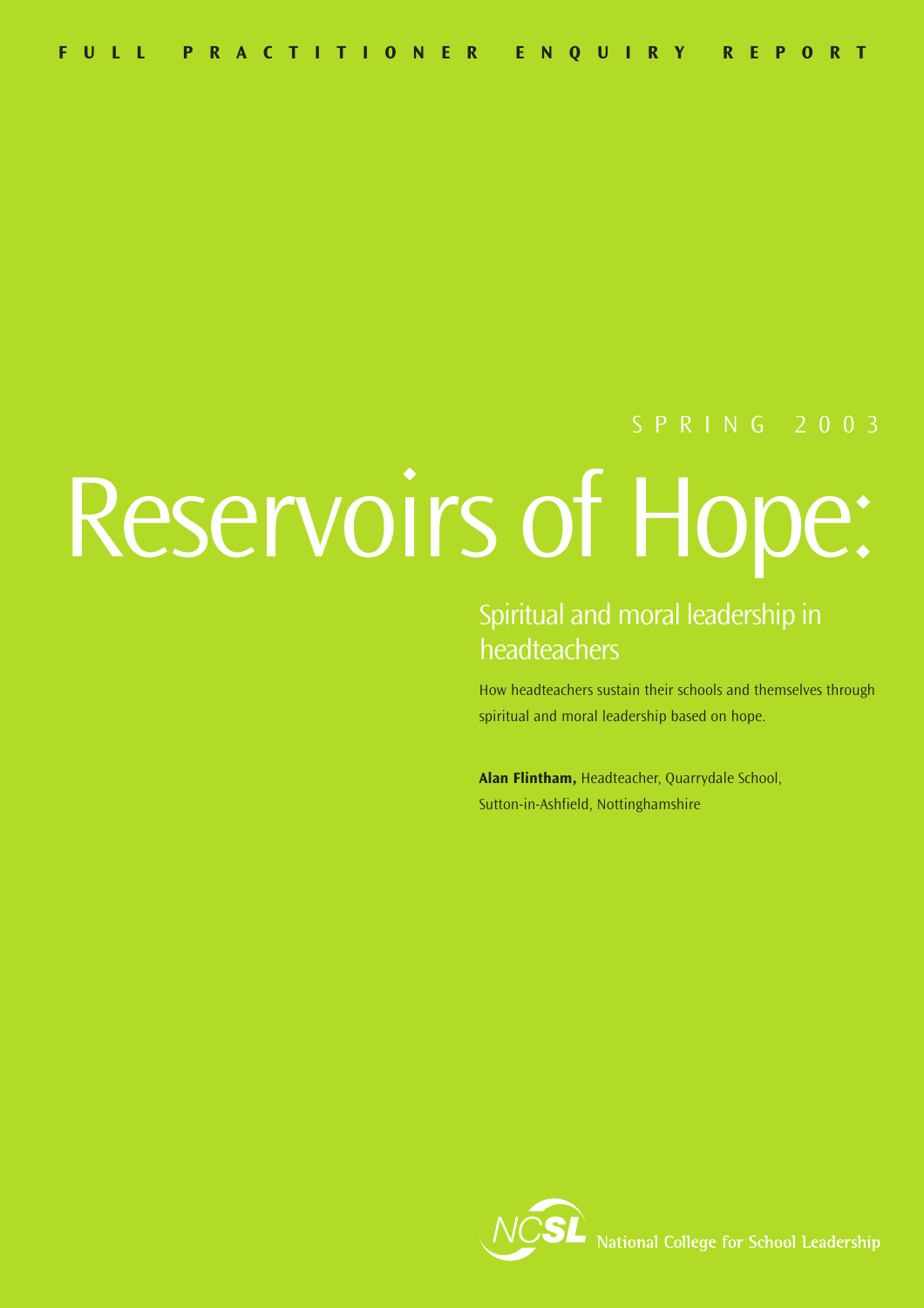# **Contents**

| Introduction                                                                    | 3  |
|---------------------------------------------------------------------------------|----|
| Summary of findings                                                             | 6  |
| Main findings:                                                                  | 8  |
| 1. The foundations of the reservoir: spiritual and<br>moral bases of headship   | 8  |
| 2. Reservoirs of hope: towards a metaphor for<br>spiritual and moral leadership | 11 |
| 3. Replenishing the reservoirs: sustainability<br>strategies in headship        | 15 |
| 4. Testing the reservoirs: the response to critical<br>incidents                | 21 |
| 5. Developing the reservoirs: the growth of capacity                            | 25 |
| 6. Building new reservoirs: the transference of<br>capacity                     | 29 |
| Methodology                                                                     | 36 |
| Acknowledgements                                                                | 39 |
| <b>Bibliography</b>                                                             | 40 |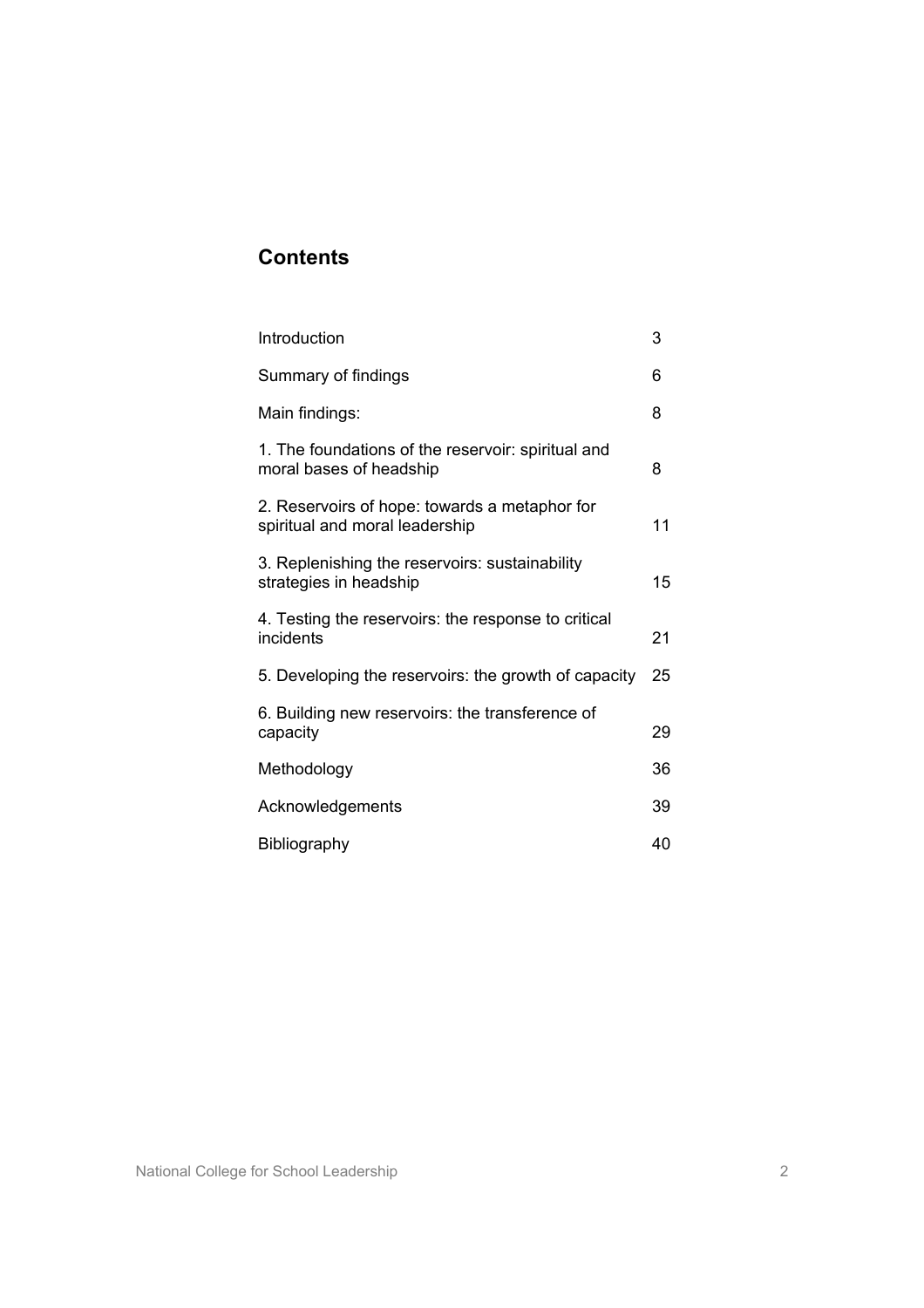### **Introduction**

#### **The research concept**

"The starting point is not policy, it's hope. Because from hope comes change" (Tony Blair, 2002)

This research study seeks to test this statement against the leadership stories of 25 serving headteachers drawn from a cross-section of school contexts, phases and geographical locations within England. It is based on the premise that a school cannot move forward without a clear vision of where its leaders want it to reach. Without such a vision, clearly articulated, it remains static at best or at worst regresses, for 'without vision the people perish'. 'Hope' is what drives the institution forward towards achieving its vision, whilst allowing it to remain true to its values whatever the external pressures. The successful headteacher, through acting as the wellspring of values and vision for the school thus acts as the external 'reservoir of hope' for the institution. In the face of burgeoning demands for change, colleagues look to the headteacher for spiritual and moral leadership, to provide the necessary coherence and unity of vision and to maintain its underpinning integrity of values.

Whilst the primary task of the school must be learning-centred, that learning can only be achieved within the context of relationships. The headteacher therefore needs to be skilled in both learning-centred and interpersonal leadership. An NCSL Leading Edge seminar on interpersonal leadership (November 2001) suggested that these are "two sides of the same coin: good relationships without focus on the core business of teaching and learning will achieve little; a determined emphasis on pedagogy is unlikely to succeed without quality relationships". It is the contention of this study that spiritual and moral leadership is 'the edge of the coin', the binding force that holds together its learning-centred and interpersonal facets, without which vision is fragmented, values sacrificed and development hindered.

It is important to stress from the outset however that the concept of spiritual and moral leadership being used in the context of this study does not have exclusively religious connotations or linkage to a specific set of beliefs. It is based on a wider concept of 'secular spirituality': whatever it is that gives the individual their foundations of ethical behaviour and bases of belief that have been described as "the fundamental motivation and purpose that distinguish leaders from efficient functionaries" (West-Burnham, 2001). Equally, the distinction needs to be drawn between the spiritual and moral management of the school, concerned with curriculum issues such as assemblies, religious education, citizenship, etc, and spiritual and moral leadership, concerned with the often intangible aspects of interpersonal engagement and quality of relationships, particularly when tested by the pressures of external events, yet preserved by a clearly articulated structure of moral and ethical values: a distinction between leadership and management neatly encapsulated as the difference between 'being' and 'doing'.

It is spiritual and moral leadership so defined that in the words of one secondary head participant in the study is "the extra bit that makes the difference". To display that type of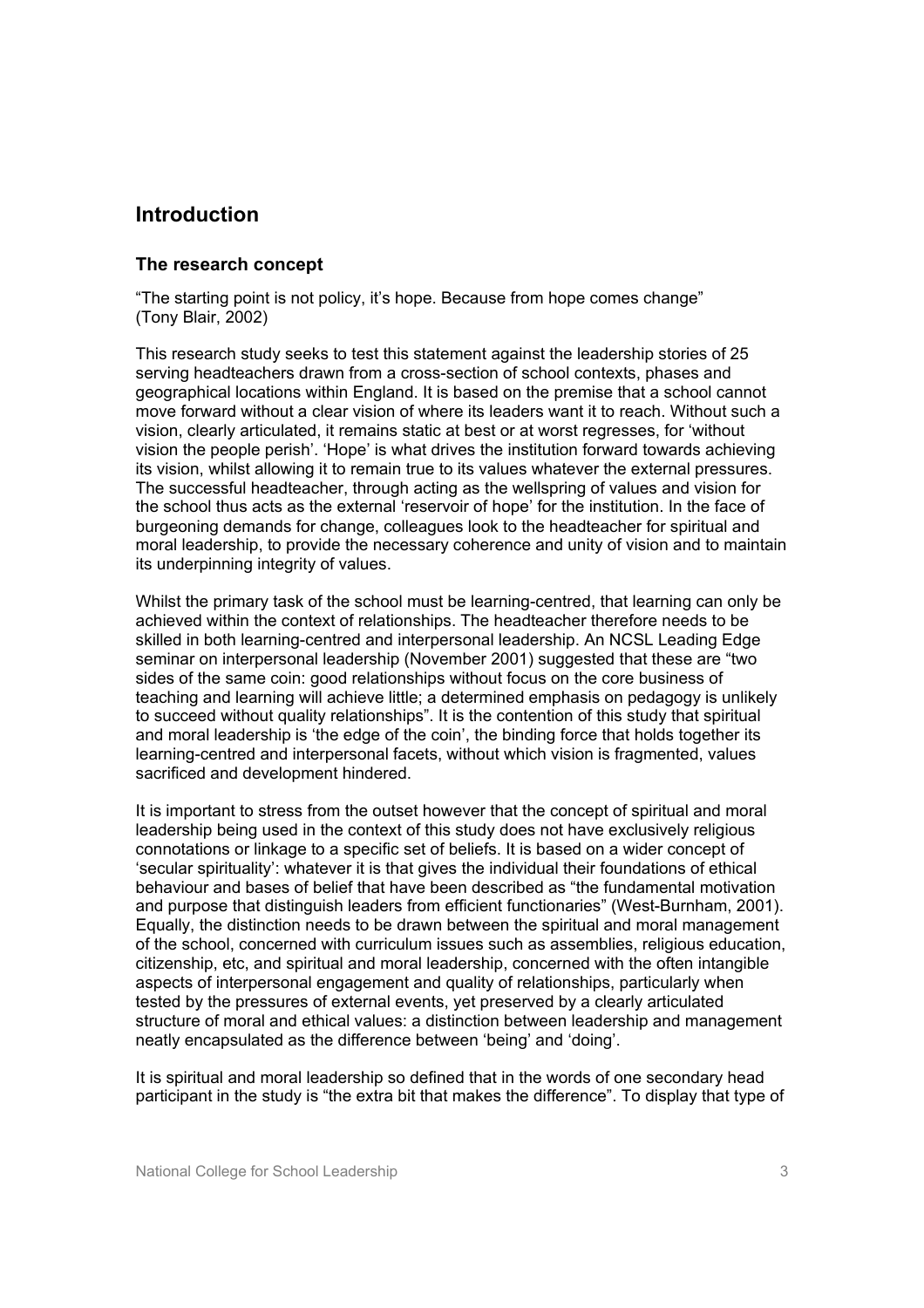leadership requires not only the individual leader to act as the external reservoir of hope for the institution, preserving its collective self-belief and directional focus against the pressures of events, but also to maintain and sustain an internal 'personal reservoir of hope' (the phrase is from John West-Burnham (2002) and is used by kind permission), the calm centre at the heart of the individual leader from which their values and vision flow and which continues to enable effective interpersonal engagement and sustainability of personal self-belief in the face of not only day-to-day pressures but critical incidents in the life of the school. This analysis has been clearly validated by practitioner reflection on incidents from within personal leadership stories.

This personal reservoir of hope for the individual has to be periodically refilled by a variety of replenishment and sustainability strategies, without which the leader will either 'burn out' by being unable to sustain hope and energy levels in the face of relentless pressures for change, or 'drop out' and withdraw from the change arena and in the memorable words of one primary head participant "die a lingering death through managing from the stock cupboard". Headteachers interviewed for this study were able to describe a wide range of such replenishment strategies and assert their value in personal sustainability to act as the spiritual and moral leaders of their schools.

The headteachers in the study felt that there was a development of capacity in spiritual and moral leadership, grown over time and through experience. If, however, this is to be effectively sustained for new generations of headteachers and other leadership group members, mechanisms for transference need to be devised to allow this to happen. The headteachers in this study had significant proposals for support structures that would enable this to occur not only for newly-appointed and aspirant headteachers but for experienced ones too. It is felt that there are significant messages here for those charged with the ongoing professional development and support of school leaders.

#### **The research aims**

Within this conceptual framework of 'reservoirs of hope', the aim of this research study, through semi-structured and informal interview with serving headteacher colleagues, has been to:

- describe the perceived individual spiritual and moral bases of headship across a range of headteachers
- test the value of the concept of 'reservoirs of hope' as a metaphor for thinking about the role of the headteacher in spiritual and moral leadership
- codify identified strategies for individual headteacher sustainability and replenishment
- consider examples of how spiritual and moral leadership is displayed by reflection on critical incidents within leadership stories
- assess whether there is a development in capacity in this area as headship develops
- propose mechanisms for transference and support of a shared professional understanding of this facet of leadership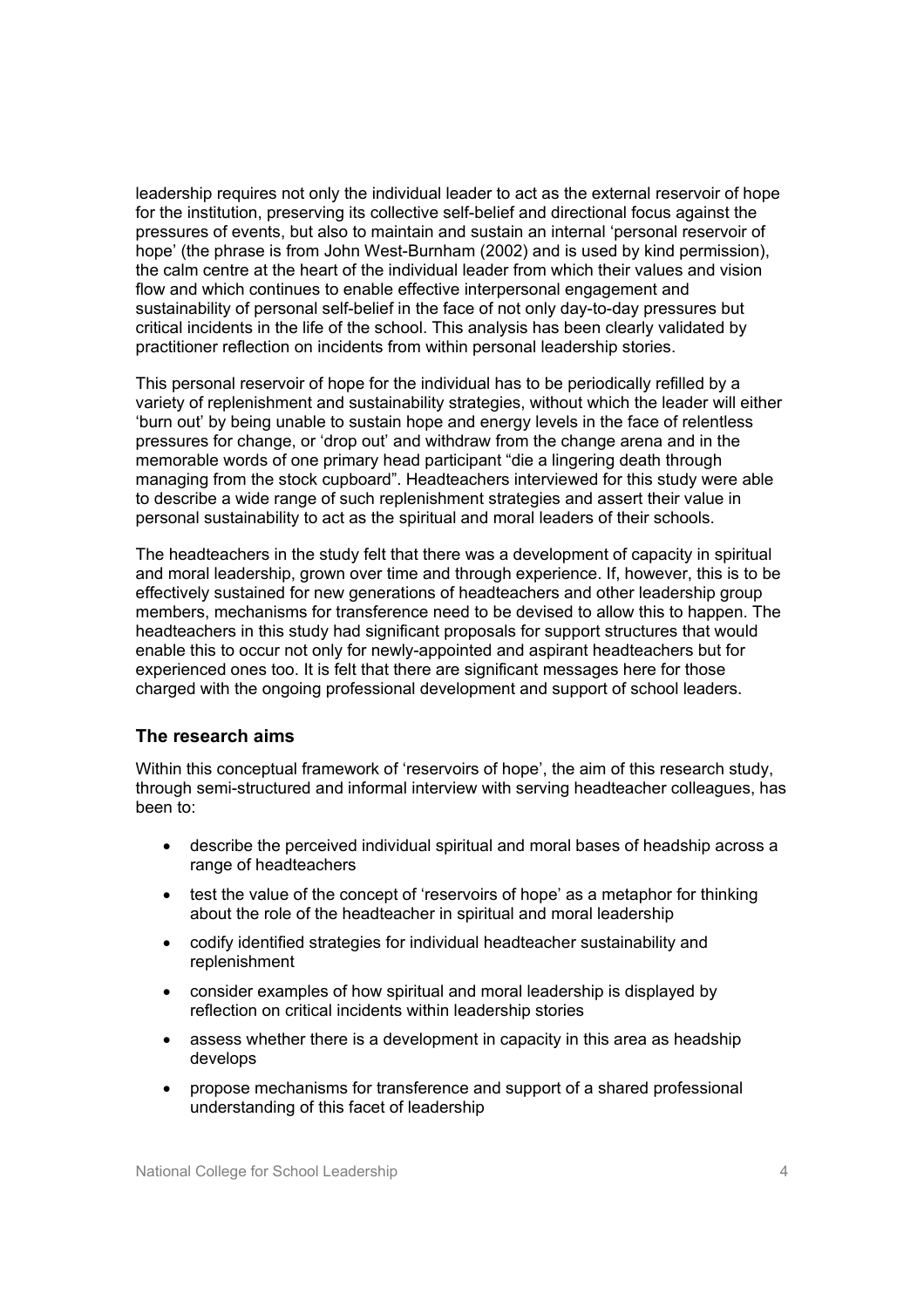• articulate the authentic voice of reflective practitioners in this area

#### **The research approach**

Following a survey of the extant literature and previous work in the field including the outcomes of an NCSL Leading Edge seminar on leadership and spirituality (July 2002), a semi-structured interview schedule was drawn up. This allowed a cross-phase sample of 25 headteachers from a variety of school contexts, leadership experience, faith perspective and geographical location an open-ended 1:1 opportunity lasting approximately one hour to reflect on their leadership story within the context outlined above. (Full details of the composition of the sample and the interview schedule used are given in the Methodology section (page 36).)

Key to the research approach was the use of critical incident technique. This is a wellestablished method for evaluating systems in functioning work environments (Flanagan, 1954) which uses recollections of critical incidents – which may not necessarily be high level – captured through interviews with participants, as exemplars of the behaviour of a system under stress, even though that recollection may be personalised, distorted and non-triangulated.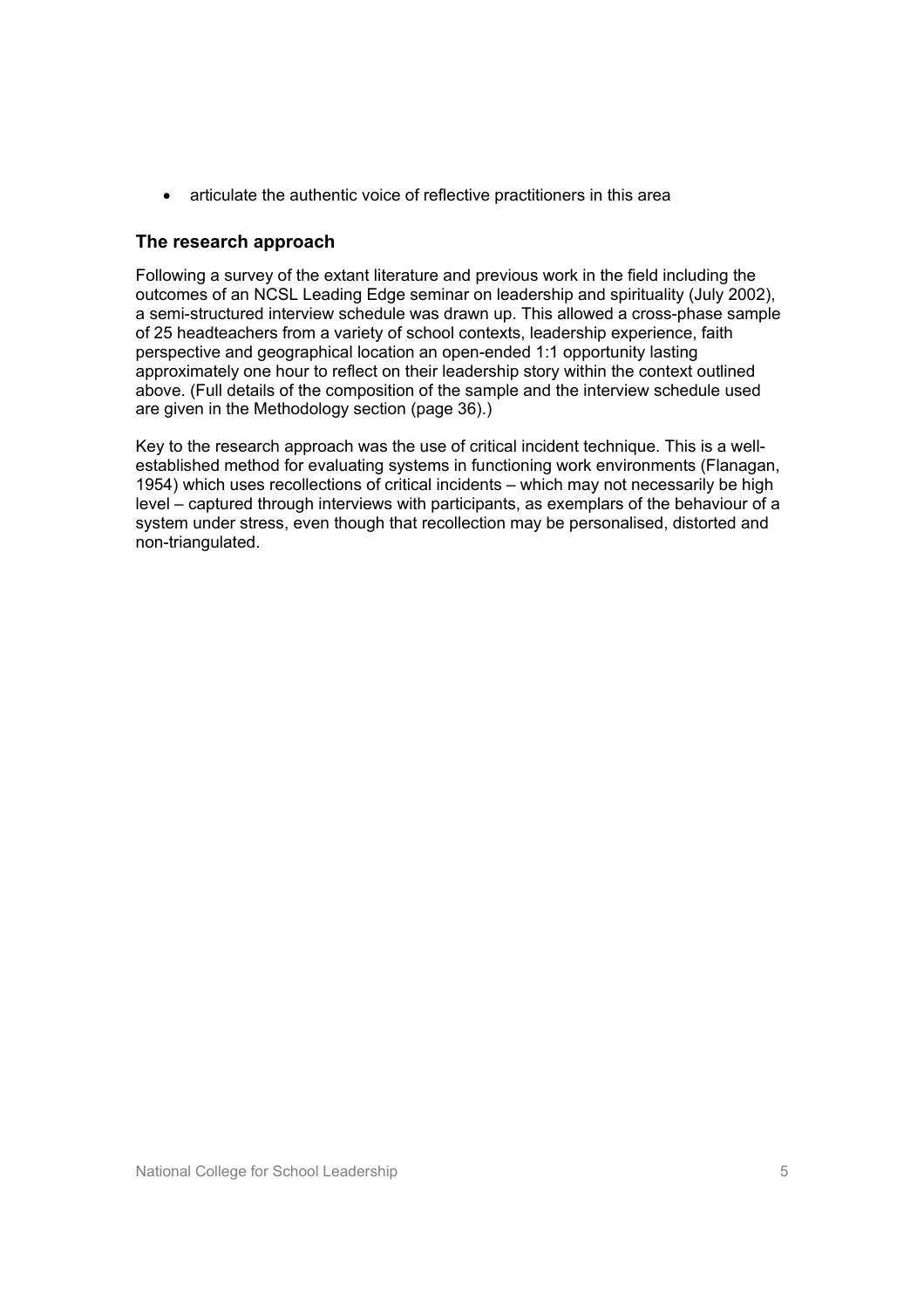# **Summary of findings**

The 25 headteachers interviewed for this research were drawn from a wide cross-section of school phases, contexts and geographical areas, from Devon to Durham, Lancashire to London, and had varying lengths of headship experience ranging from one year to 20 years. It is hoped therefore that their comments reflect an authentic rendering of practitioner voice regarding spiritual and moral leadership in headteachers.

The following conclusions may be drawn from this study:

- 1. Although drawing from a variety of faith perspectives and belief systems, all were able to articulate an individual personal value system that underpinned their approach to school leadership. Defining spiritual and moral leadership not as a concern for the management of issues such as the citizenship curriculum or religious education, but in terms of the headteacher acting as the guardian of the vision of the school and as the consistent exponent of its value system not only on a day-to-day basis but when faced with critical situations, all recognised the importance of spiritual and moral leadership in their headship role.
- 2. Considering the metaphor of 'reservoirs of hope' as a descriptor of that role: an internal reservoir of hope as the calm centre at the heart of the individual leader from which their values and vision flow and which makes effective interpersonal engagement possible no matter what the external pressures, and the external reservoir of hope, where the head acts as the wellspring of self-belief and directional focus for the school, 23 of the 25 heads interviewed found the metaphor of 'reservoirs of hope' unarguably of value in thinking about their role in spiritual and moral leadership.
- 3. To replenish and refill their personal reservoir of hope, all heads were able to describe a range of sustainability strategies without which their effective functioning would be impaired. Such strategies included belief networks, sustained by high levels of self-belief in the rightness of their underlying value system, support networks, sustained by families, friends and colleagues, and external networks of engagement with interests and experiences beyond the world of education.
- 4. Asked to reflect on situations from their leadership stories, all were able to offer micro-narratives of critical incidents encompassing community tragedies, personnel problems and organisational crises, where their capacity for spiritual and moral leadership was tested. Headteachers interviewed found the opportunity to reflect and engage in discussion in this area an energising and liberating one. It is hoped that fellow practitioners may be enabled to reflect on and perhaps learn from these articulated experiences.
- 5. Heads were able to identify a development of capacity to act in a spiritual and moral leadership role as headship progresses, through a growth in confidence, selfawareness and willingness to use more creative and adventurous solutions whist remaining true to their value system. There was a perceived development of a more reflective approach based on 'being a head' rather than 'doing headship'. This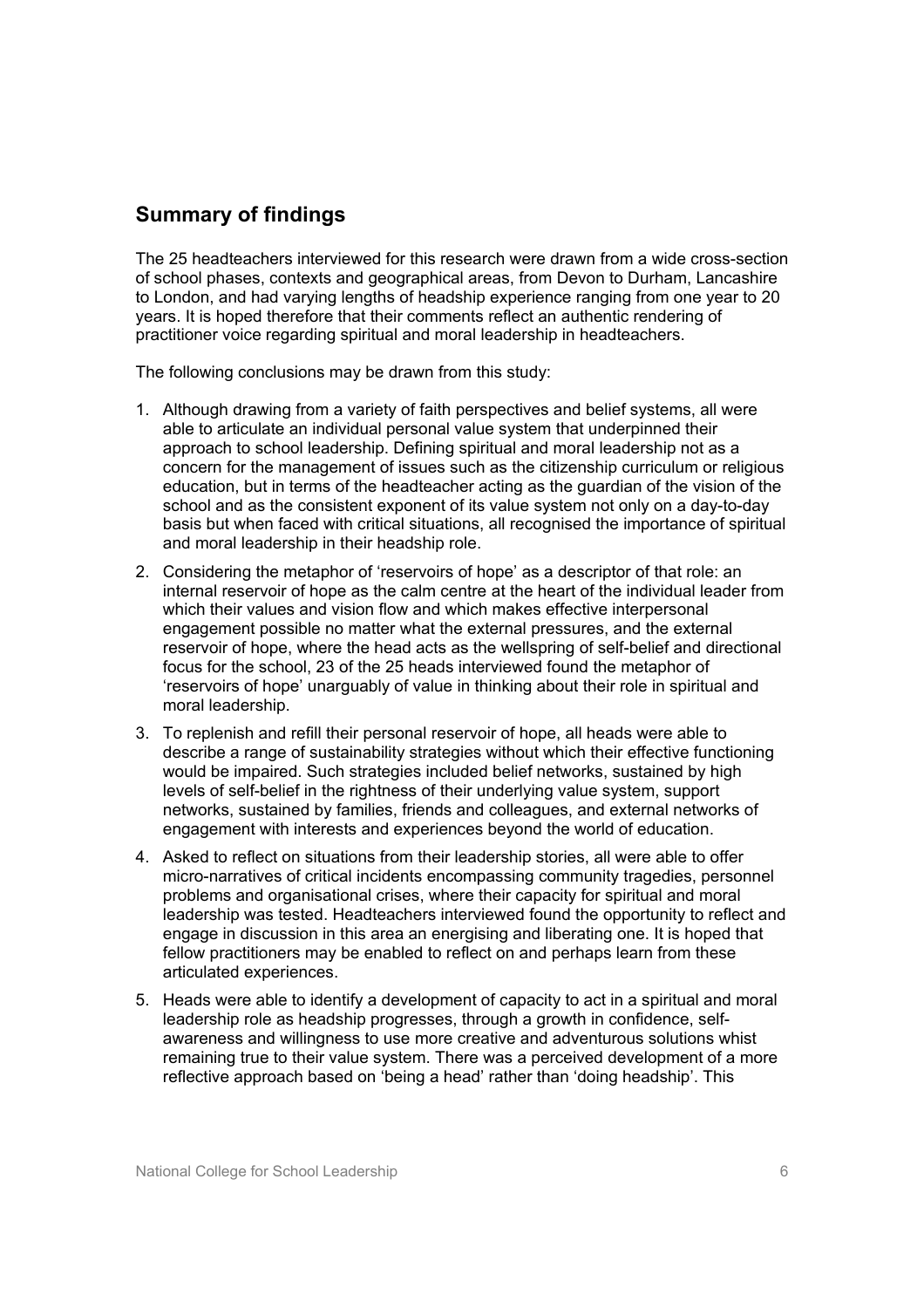growth can be linked with identified stages of development of personal authenticity as a leader.

**6.** Clear messages were articulated concerning the professional development needs of senior staff at these various stages of leadership development, ranging from inhouse modelling of spiritual and moral approaches to leadership for existing leadership group members, to the provision of greater reflection opportunities on National Professional Qualification for Headship (NPQH) courses, with a focus not simply on the mechanics of school management, but on the more intangible aspects of vision and personal values. For the more experienced headteacher, the retention of reflection opportunities within the Leadership Programme for Serving Headteachers (LPSH), triangulated by the views of other members of the school community is urged because of their value in consolidating and enhancing selfawareness. Irrespective of length of experience, there is a strongly expressed need for the legitimisation and facilitation by LEAs, Diocesan officers, professional associations or small clusters of like-minded heads, of networked support for experienced headteachers through the availability of 'professional listening partners' and 'collaborative development supporters', to provide support and reflection opportunities either on a 1:1, small group or networked learning community basis. Very experienced heads have expressed the desire to put something back into the profession as consultant leaders to support such networking, but do equally themselves need opportunities to reflect on what they have achieved and how it might be shared, in a collaborative model of 'developing headteachers together'.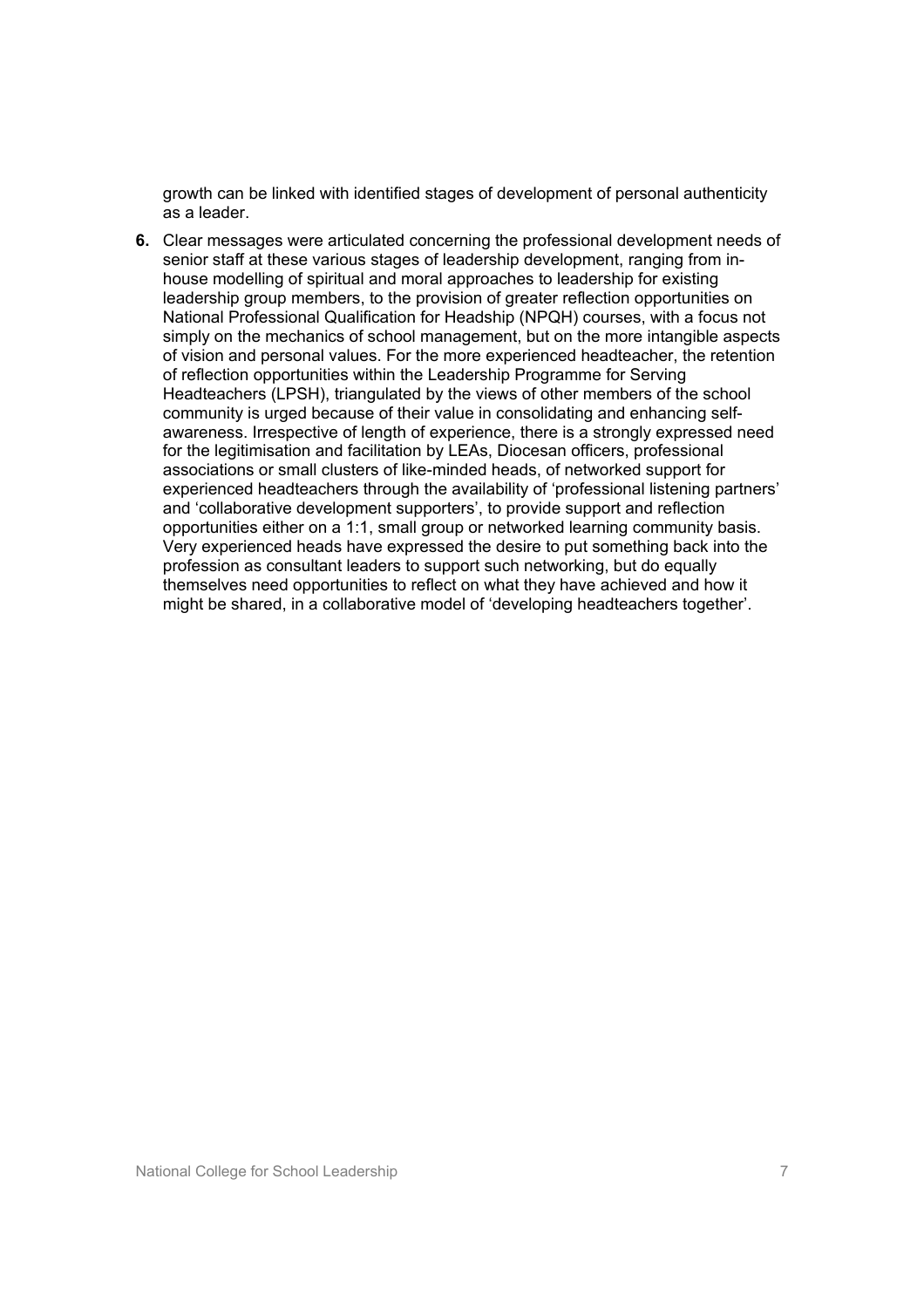## **Main findings**

#### **1. The foundations of the reservoir: spiritual and moral bases of headship**

When asked about their own faith perspective, having been reminded that the definition of spiritual leadership used in this study did not have exclusively religious connotations but sought to embrace a broader concept of 'secular spirituality', all the headteachers interviewed indicated that they felt they had a strong moral or spiritual underpinning to their work, if not a specifically religious one. As one male secondary head put it:

If this had been about religious spirituality, it would have been the shortest interview on record.

Nevertheless, there was a strong feeling about the value of the topic in the way it was being defined. As one female secondary head from a self-declared secular perspective put it:

The spiritual side of education is the important side… it embraces all backgrounds and all faiths.

This reflects a national picture of 'self-defined spirituality', a situation memorably termed 'believing not belonging' (Davie, 1994), where spirituality is accepted as a common human phenomenon which includes but is not defined by organised religion, and in which whilst less than nine per cent of the population are active churchgoers, opinion polls repeatedly reveal that whereas most people do not regard themselves as religious, only 12 per cent are willing to be put in the category 'not a spiritual person' (Harries, 2002).

The spiritual and moral bases of headship described by those interviewed fell into a variety of categories, with several heads indicating that more than one applied to their own value system.

#### **The generational imperative**

"How we work and how we lead depends to a significant extent on who we are, which in turn is a product of what we have been" (Parker, 2002). Amongst heads in this study, the foundation of basic values was laid down in often working class upbringings:

My working class background laid down my core values of inclusivity. (male primary head)

This value system was thus coupled with a vision of education as "a passport out of deprivation", and the consequent desire similarly "to make a difference" to the life chances of future generations was a strong theme cited by a quarter of the heads interviewed, from all faith perspectives:

I came from a politically active family…I was the first from that (working class) family to reach higher education. That's given me a sense of duty to give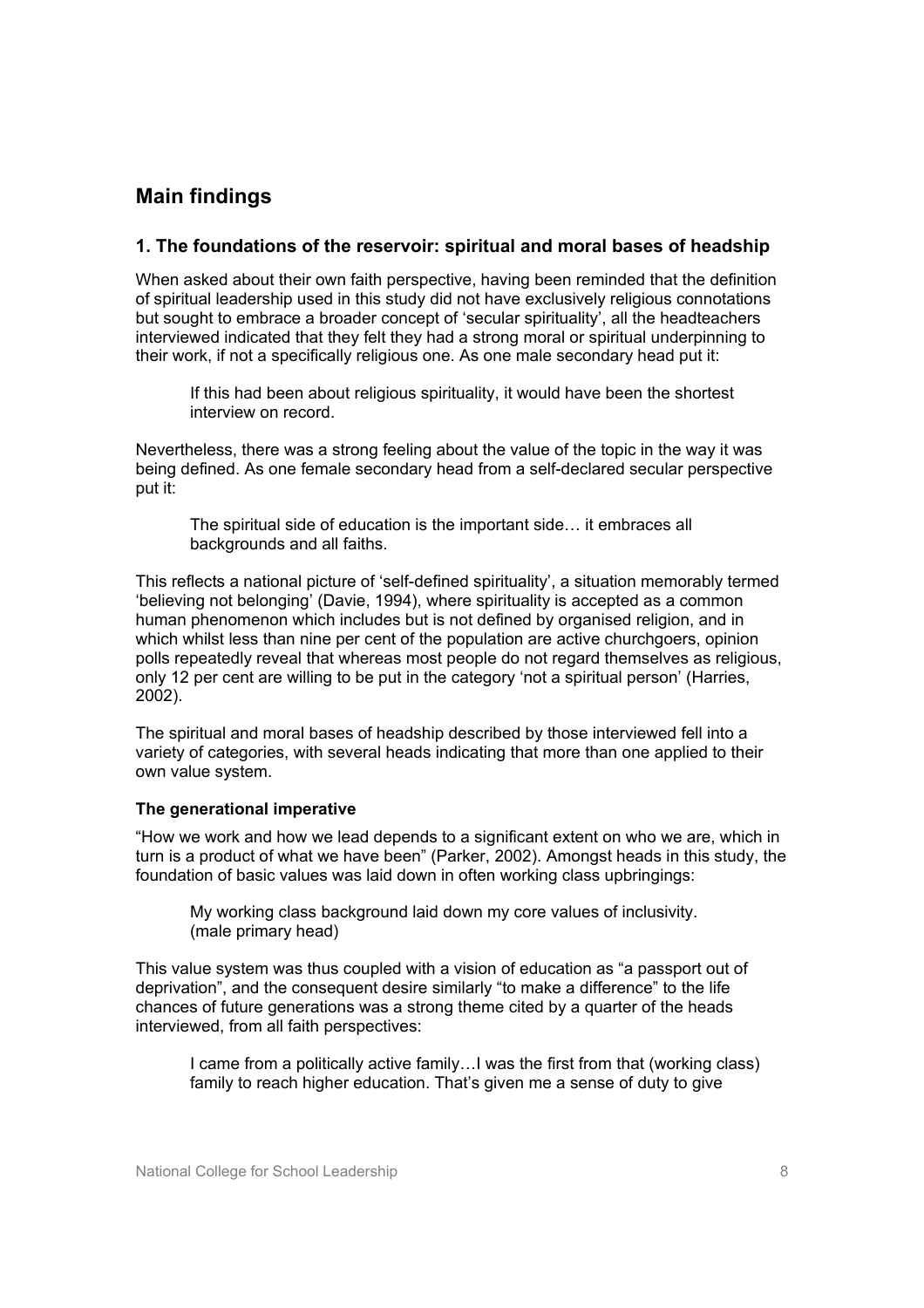something back, to make a difference, like it made a difference to me. (male secondary head)

Or more succinctly and movingly:

I'm here as a way of saying thank you to my Dad. (female primary head)

#### **The Christian imperative**

Of the 25 headteachers interviewed, 15 of them cited a Christian value framework as influencing their professional practice. It is significant that this number is more than double the number of church schools in the sample, reflecting an expressed view that:

Church schools don't have a monopoly on Christian education. (male primary head, Christian faith perspective in secular school context)

Some heads with a Christian value system in non-church schools see themselves as, "Living out the message of the gospel to love one another" (female primary head), even in secular surroundings, although there is a clear and professional concern for the limits of this:

I will share my personal faith but not evangelise. I believe in parity of esteem for all faiths. This is a safe place for spirituality. It's OK to have a different faith or no faith. (female primary head, Christian faith perspective in high ethnic school)

For the headteachers of the eight church schools in the study, there was in addition the responsibility of a highly visible faith perspective:

Every decision has to stand the test of comparison against your (publicly avowed) Christian principles. (male secondary church school head)

However, this is also surely true of the professing Christian head in more secular surroundings.

#### **The egalitarian imperative**

A belief in "the essential goodness of humanity" and the consequent responsibilities that flow from that belief in terms of social justice, social inclusion and equality of opportunity was cited by six headteachers, almost exclusively from non-Christian standpoints and working in socially-deprived areas:

Everyone has the potential to lead a good life… the school's job is to realise that potential. (female secondary head, in a school with a high minority ethnic pupil population)

…and perhaps swimming against the tide of the target-oriented curriculum: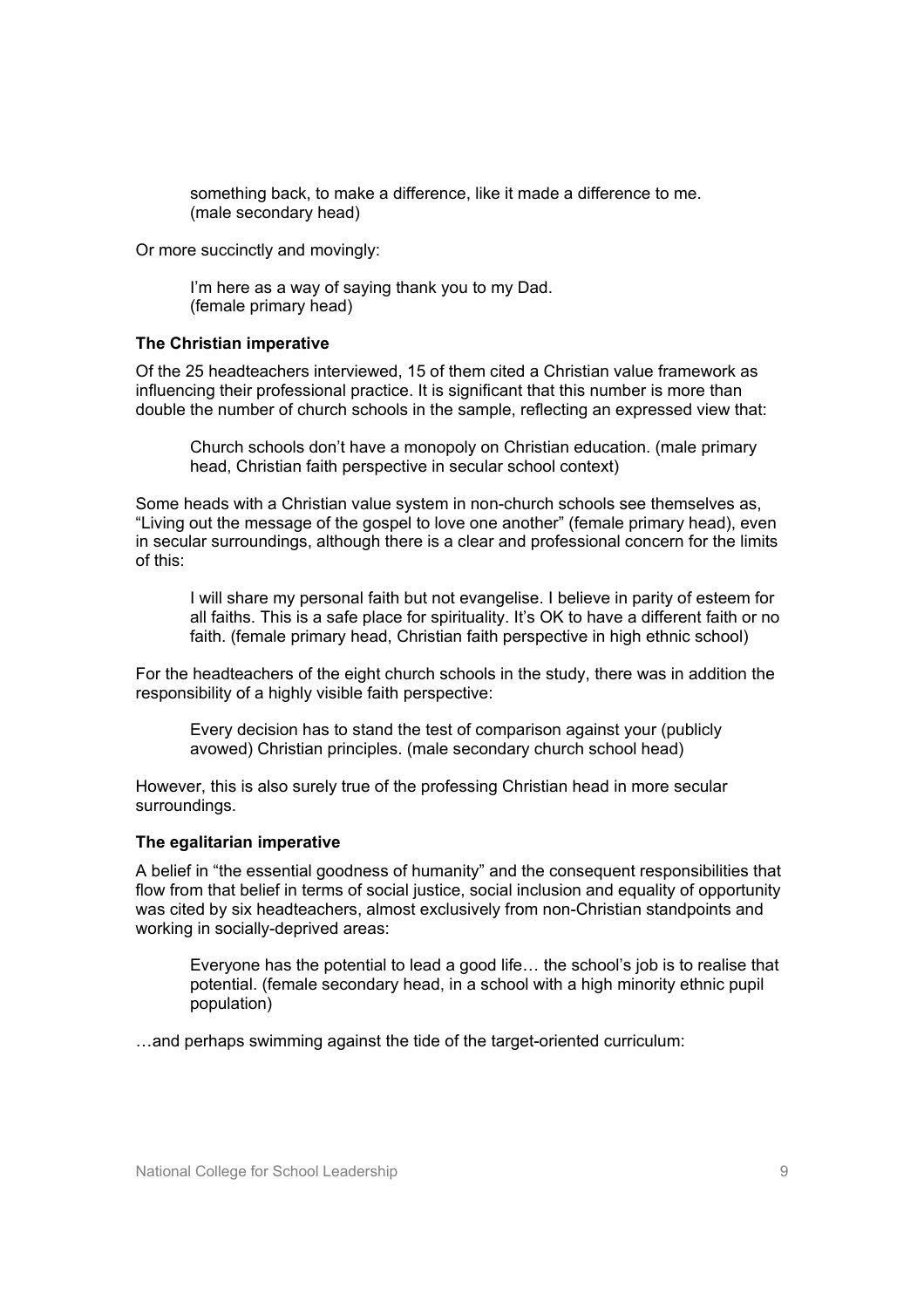Deprived children are going to have difficult lives when they grow up. Our job is to make their childhood as enjoyable as possible…so they can experience success now. (male secondary head, socially deprived area)

However, this egalitarian approach is occasionally tinged with operational hardheadedness, allowing one set of values to override another:

I want all my students to get the best deal possible. I will rise above my principles if it gets a better deal for my students. (male secondary head, specialist school)

#### **The vocational imperative**

Three heads explicitly referred to a sense of vocation or calling underpinning their work:

I have a sense of doing the job I'm supposed to be doing. (male secondary church school head)

However, this sense of calling was not an exclusively religious one. The decision to enter teaching was sometimes a conscious 'political' act in order "to make a difference":

Children only get one chance and it needs to be as good as possible. If that's political, it's politics with a small p, although in my early days it was probably Politics with a capital P. (male primary head, inner city school)

There was also recognition that to discharge that calling might mean sacrifices:

I want to make a difference, even at the cost of having to go the extra mile. (female secondary head, socially deprived area)

#### **The 'transference' imperative**

Finally, two heads from more socially advantaged areas cited as their underlying principle that of 'do as you would be done by' and asserted that their decisions were constantly tested against the template of:

Would I be happy if this were happening to my own children? (male secondary head, rural area)

In other words, a simple 'transference' imperative that has strong echoes of the egalitarian overtones of many of the other value systems that were described.

It should be recognised that the belief system identified is often grounded in the social and cultural context out of which the individual headteacher developed and that it is therefore possible that this categorisation of spiritual and moral imperatives may be subject to change as new generations of heads arise from different contextual bases and backgrounds.

Nevertheless, irrespective of the belief system being articulated, all the headteachers in the present sample, regardless of background and length of experience, felt that they had a strong spiritual or moral base which they believed was necessary to sustain them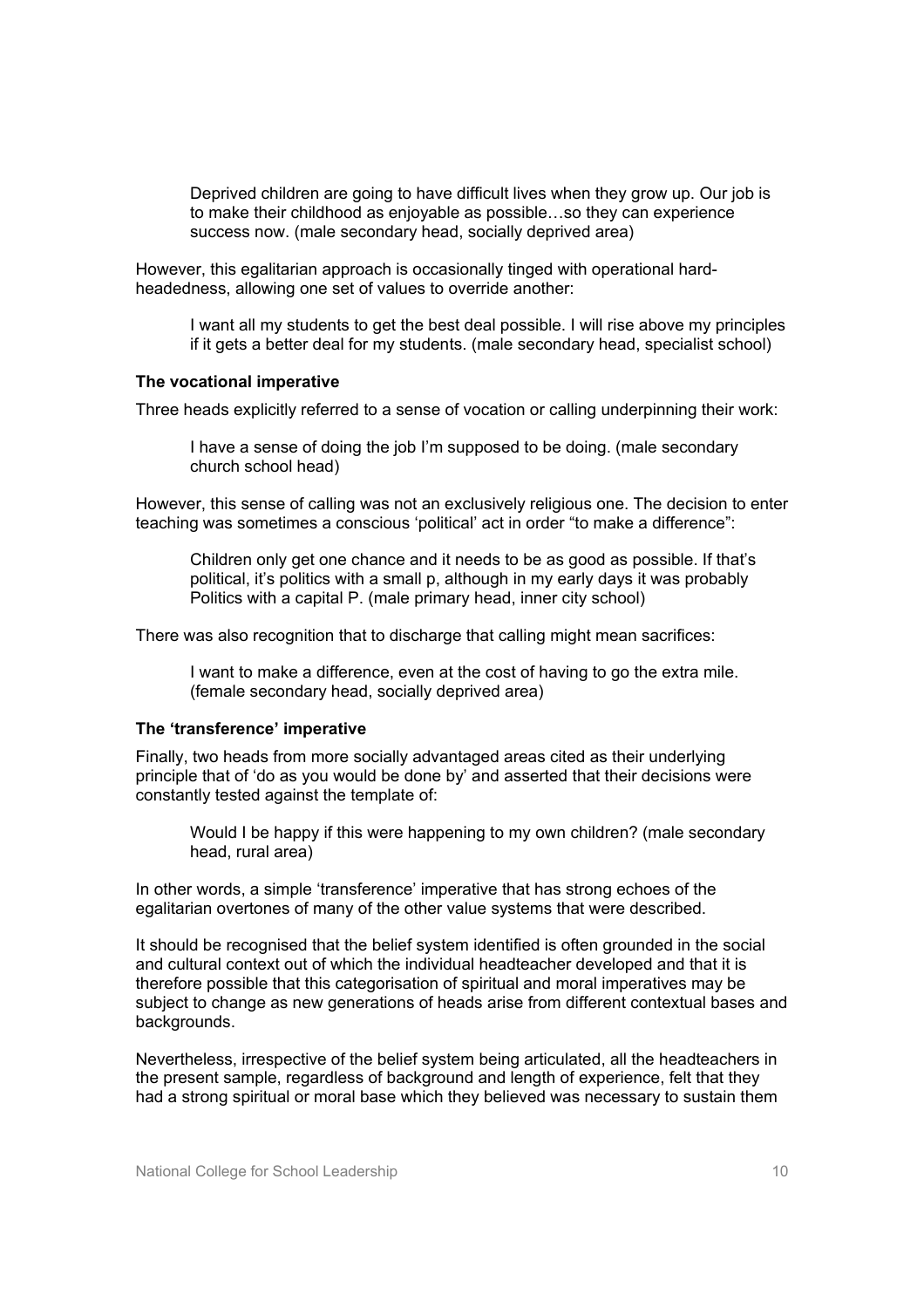in their work and which provided a firm foundation for dealing with the day-to-day exigencies and crisis management necessities of school leadership, irrespective of its context.

#### **2. Reservoirs of hope: towards a metaphor for spiritual and moral leadership**

#### **Possible metaphors**

Establishing an agreed and workable definition of spiritual and moral leadership which can coexist with the variety of belief systems described above, is handicapped by the difficulty of finding agreement on what constitutes spirituality itself in the context of a post-modernist, non-professing pluralist culture. Most attempts therefore take refuge in the realm of metaphor:

Spirituality is the journey to find a sustainable, authentic and profound understanding of the existential self which informs personal and social action. (West-Burnham, 2002)

Man's search for meaning is the primary motivation in our lives. It is this search that makes us the spiritual creatures that we are. (Zohar and Marshall, 2001)

Spirituality is a quality that goes beyond religious affiliation, that is striving for inspiration, reverence, awe, meaning and purpose, even in those who do not believe in any God. The spiritual dimension tries to be in harmony with the universe, strives for answers about the infinite and comes into focus when the person faces emotional stress, physical illness and death. (Murray and Zentner, 1988)

All these are metaphors requiring not only awareness but also active engagement, and in the case of the latter definition, suggesting perhaps that this only comes into focus at critical life-changing moments. All perhaps also suffer from being couched into somewhat abstract or theoretical language, and thereby being seen as somewhat remote from the day-to-day exigencies of the headship round.

What could be more valuable for the serving headteacher is a somewhat more accessible and practical metaphor which can be focused on the spiritual and moral aspects of school leadership and which allows more easily a reflective understanding of that leadership and its impact on the internal wellbeing of the individual leader. It is this perceived need that the metaphor of the reservoir of hope seeks to meet: wherein the successful leader not only acts as the external reservoir of hope for the institution, maintaining and articulating its vision and values as the wellspring of self-belief and directional focus for the school, but also does this whilst retaining his or her own personal internal reservoir of hope, the calm centre at the heart of the individual leader from which those values and vision flow, enabling, through such intrapersonal intelligence (Gardner, 1983), effective interpersonal engagement no matter what the external pressures.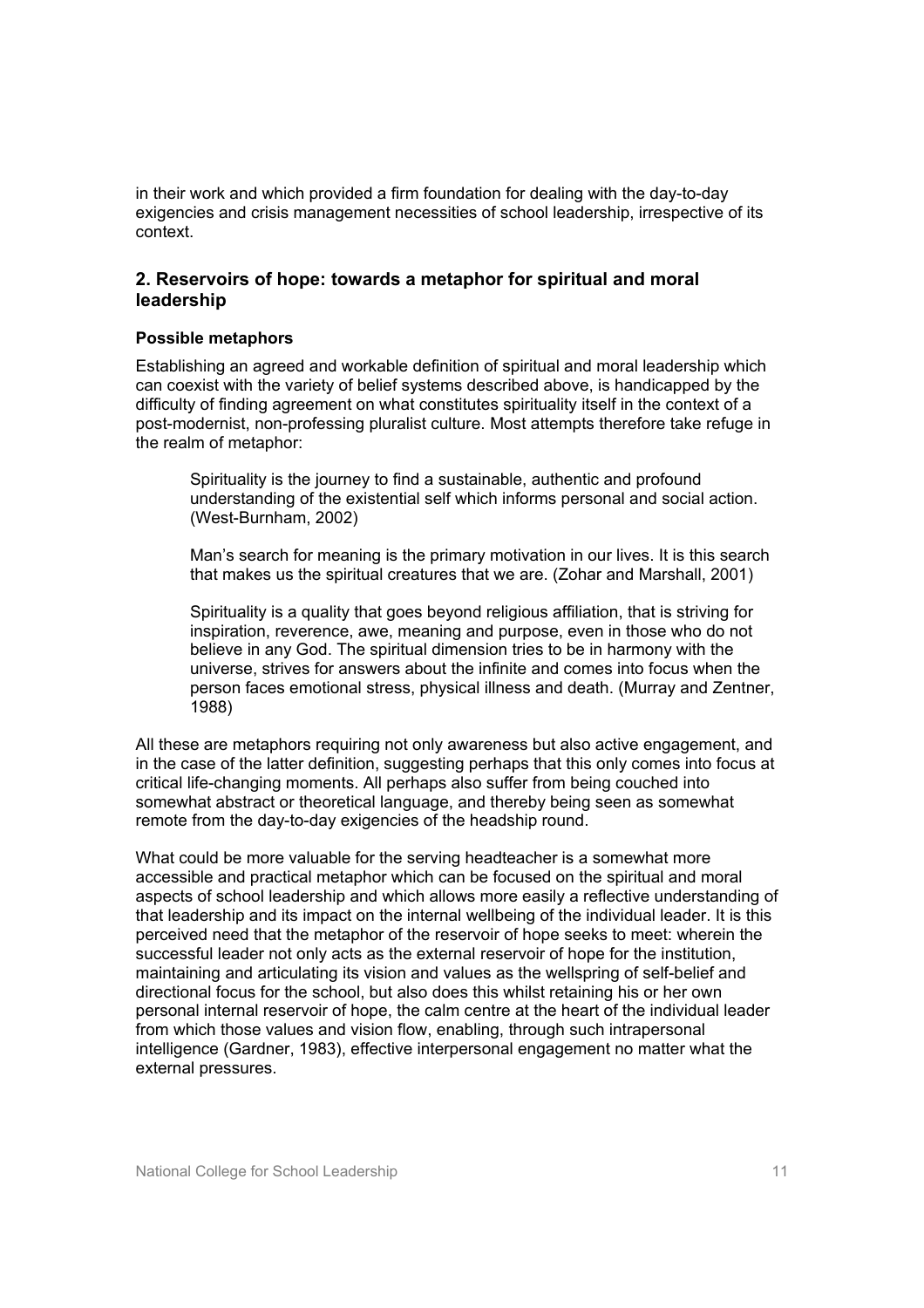An alternative useful expression of the same point, without however the visual strength of the metaphor, is the definition of spirituality in terms of 'relationships': relationship with self, equivalent to the personal internal reservoir of hope, and relationship with others, equivalent to being the external reservoir of hope for the institution (Bell, 2002). "Spiritual and moral leaders must therefore be consummate relationship builders with diverse people and groups, especially with people different than themselves" (Fullan, 2001).

Leadership imbued with this spiritual and moral base is thus more than technical virtuosity. It is moral activity as well, in which the leader enters into what has been termed a 'covenanted relationship' with members of the organisation by renewing a collective understanding of its central meaning and values and then goes on to 'routinise' the vision and mission in organisational structures and procedures (Starratt, 1993).

Thus it is the preservation and articulation of one's own personal, moral and educational values and the building and maintenance of these interpersonal engagements through 'walking the talk' that have been shown to be the essence of successful headship (Earley et al, 2002) "by changing the root metaphor for schools from organisation to community" (Sergiovanni, 1997).

#### **Testing the metaphor**

The 25 headteachers interviewed in this study were asked if they found of value the concept of reservoirs of hope in thinking about their role in spiritual and moral leadership or whether there were alternative metaphors that would better describe their approach. Almost without exception, there was an enthusiastic resonance with the metaphor:

It is singing true… I was so excited by it I went home and talked to my wife about it and my deputies the next day. (male primary head, large inner city school)

A perfect metaphor… this is the future of headship in schools. (female rural primary head)

Heads who don't have such reservoirs, things don't work for them, or their schools. (female secondary head, high ethnic inner city school)

In all, 23 of the 25 heads interviewed found the metaphor of value. Indeed some were anxious to refine and develop it further:

Reservoirs always have movement. They're always filling up and emptying so it's a good metaphor because headship is dynamic. Reservoirs are open to the elements and gather rainwater, they are fed by a variety of springs, as heads need to be open to external influences and opportunities… and reservoirs unfilled lead to drought. (male secondary head, inner city area)

Of particular value was felt to be the concept of the internal 'reservoir of hope' in characterising the need to retain that inner centre of calm against the external pressures of the world: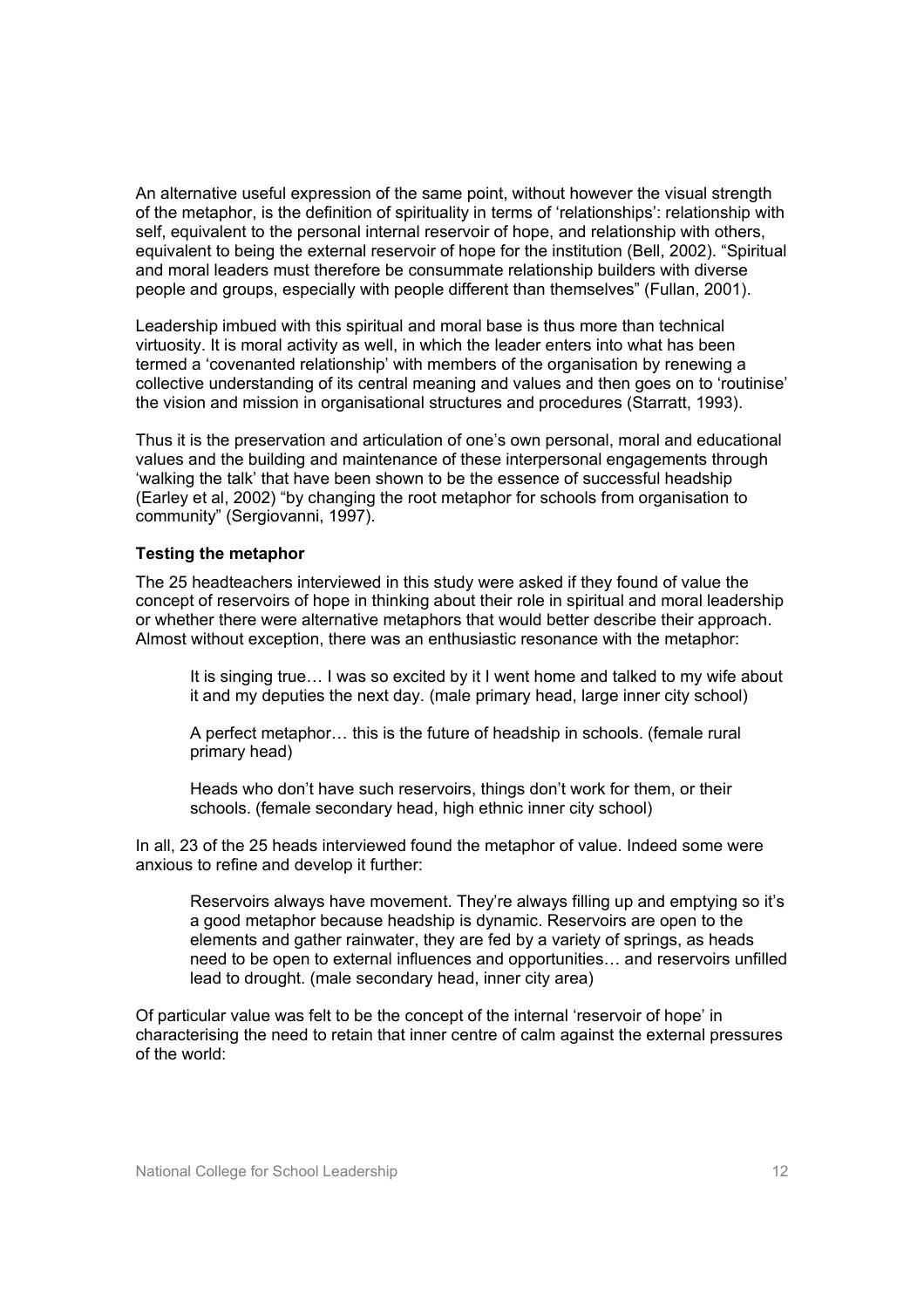If you feel OK inside, it gives you the courage so as not to compromise on your values when the going gets tough. (female secondary head, socially deprived area)

…and to preserve that calm consistently:

The head has to remain upbeat in his public face day after day if he is to create [sic] the reservoir of hope for others, otherwise it soon gets round. (male secondary school head)

There are echoes here of Oliver Goldsmith's schoolmaster. "Full well the busy whisper circling round, Conveyed the dismal tidings when he frowned". And one head articulated the need to guard against:

It's the Boy Scout motto. Smiling and whistling under all difficulties. You have to resist the martyrdom model. (female secondary head, inner city area)

This capacity in the headship role to remain upbeat under all circumstances chimes with some Australian research findings that if headteachers and teachers are questioned about the same situation, the headteachers are always more positive about it (Mulford, 2002). This concurs with the findings of the present study that many heads regard it as an essential part of their role to "exercise the choice to be positive, to maintain the smiley face" in order to continue to act as the external reservoir of hope for the school whilst preserving a personal internal reservoir of hope.

This inner calmness does not necessarily have to reveal itself in exterior remoteness, Olympian distance or having to appear larger than life:

I allow my humanity to show… I can get quite emotional, perhaps it's the internal reservoir overflowing. (female suburban secondary head)

Yet it was a perception that inner calm had to lead to the external impression of 'not being fazed by anything' that caused two heads to feel that the metaphor was not for them:

The model doesn't fit me. My staff say that we draw strength from you because you are ready to admit your own weaknesses. By showing your human frailty, you give us the courage to reveal our own… I prefer the metaphor of the channel, directing and facilitating, with different channels for different folk. (male rural primary head)

More difficult to counter was the perception of being the wrong sort of personality type for this style of leadership:

I'm not sure the phrase (reservoir of hope) is right for me… I wouldn't describe myself as the calm person at the heart of this. I'm very much a go-getter. It's impatience that drives me… it would be me that people turn to for inspiration… but I have identified that it's my deputy head who is much more of a calmer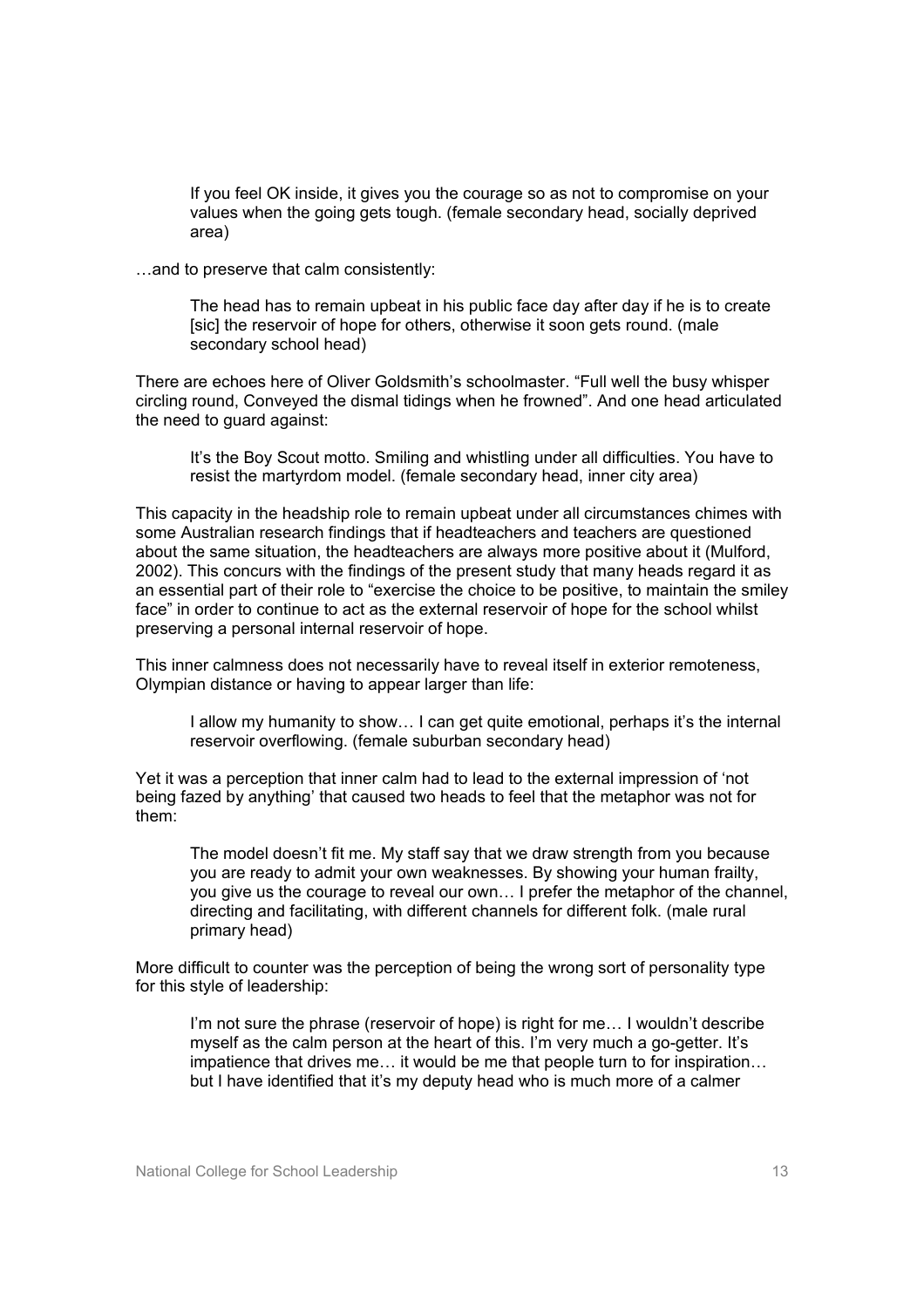person than me, so he would be much more the calm leader. (female suburban primary head, deprived area)

This complementary team approach has echoes of the distinction between task-oriented and emotional leadership (Richardson, 1973) and suggests the need to extend the scope of this study both into links with personality type and also into a consideration of the leadership styles, value systems and sustainability strategies of other members of the leadership group.

One experienced head, whilst finding the concept helpful, counselled of the dangers of post-event rationalisation and:

The need to ensure that the metaphor has credence in the eyes of others. (male secondary head, 19 years headship experience)

Another head, young in post and excited by the metaphor, had used the phrase at a gathering of local heads:

Some heads giggled when I used the phrase (reservoir of hope). It wasn't perceived as important to them like it is to me. (male secondary head, one year headship experience, socially deprived area)

This shows that the acceptance of the value of the metaphor in describing spiritual and moral leadership still has some way to go. This may be because of the intangible and non-quantifiable aspects of this facet of leadership reducing its credibility in the eyes of highly task-oriented school leaders, or the fact that opportunities for reflection on such matters are not embedded in the local prevailing culture of leadership.

Some colleagues interviewed, whilst valuing the metaphor of the reservoir of hope, suggested alternatives that they had found useful in reflecting on their leadership practice. Some spoke from a specifically Christian value system of the concept of the journey, an inner journey for the self and an external journey for the school:

We search for God within ourselves. As we discover more about ourselves we discover more about God, so we are on a journey of discovery. (male secondary church head)

Moreover it is a journey that is felt to be guided:

I hold out my hand (to God) and it will be taken (male secondary head, secular suburban context)

Three female heads all spoke independently of the concept of the 'well', with similar dynamic resonance to the metaphor of the reservoir in terms of the contents being used and having to be refilled. The concept was developed and articulated by one head in terms of a clear analysis of work-life balance:

I know I have six wells: intellectual, physical, emotional, spiritual, creative and social, which need topping up and keeping in balance… and this has to be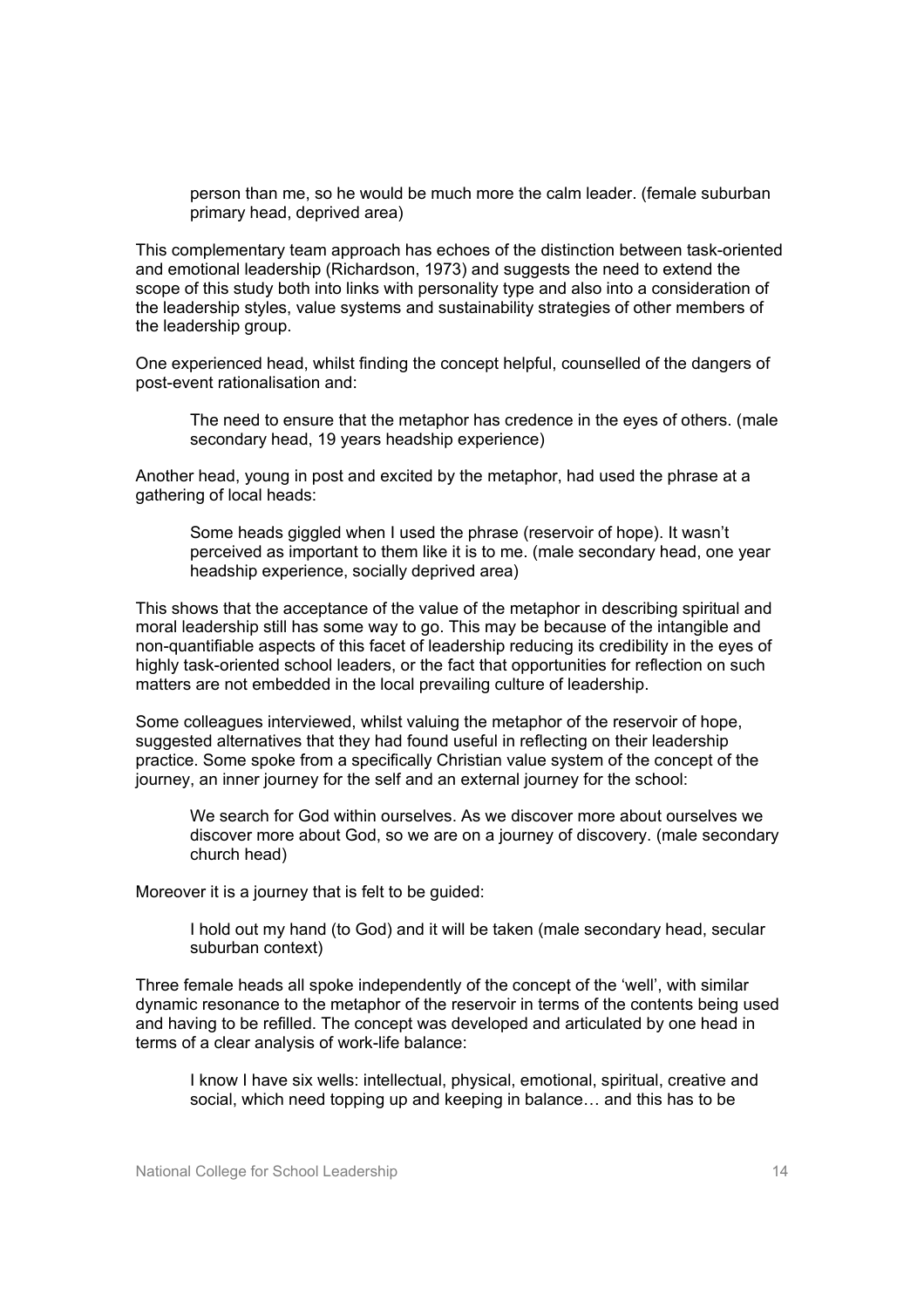planned rather than waiting for them to become empty. You can't run on empty. (female primary head, inner city)

From the interviews conducted, it is clear that the concept of a sustaining and empowering reservoir of hope is one that headteachers can identify with, irrespective of gender, experience or faith perspective, although other metaphors could also be of use. However, irrespective of the precise metaphor adopted, it is felt to be the 'refilling' or replenishment and sustainability strategies used by heads that are crucial to their continued high levels of leadership performance.

#### **3. Replenishing the reservoirs: sustainability strategies in headship**

If, as it has been shown, the concept of the 'reservoirs of hope' has resonance and meaning for serving headteachers, then in order to act as reservoirs of hope for their schools, successful heads have to preserve and maintain their own personal reservoirs of hope and to have sustainability and replenishment strategies so to do. The number and range of such strategies is as wide as the number of heads interviewed, for these are personal and individual 'what works for me' approaches. Nevertheless, from a large number of declared strategies, each headteacher citing multiple approaches, it is possible to categorise the various types of sustainability strategy used in terms of belief networks, support networks and external networks.

#### **Belief networks**

#### *Self-belief*

Ten heads, of a variety of gender and experience, specifically cited being driven back to their core beliefs and finding support in standing firmly on that foundation in the face of external pressures. This was shown in the use of recurring phrases such as:

An innate belief in my own intelligence and ability to achieve. (female primary head)

A refusal to give in because of my own personal pride in myself. (male secondary head)

I'll not be beaten, because when the going gets tough, the tough get going. (female primary head)

I'm not going to be at the mercy of tides of events. (female secondary head)

I've always thought I'd come out winning, I didn't search my soul, I know I can overcome. (male church school secondary head)

#### *Faith*

Sometimes this reservoir of self-belief is sustained by an active Christian faith, as cited by six headteachers not all working in church schools. It is perhaps significant however that this number is less than half of those citing a Christian value framework nor does it represent the totality of faith schools in the study.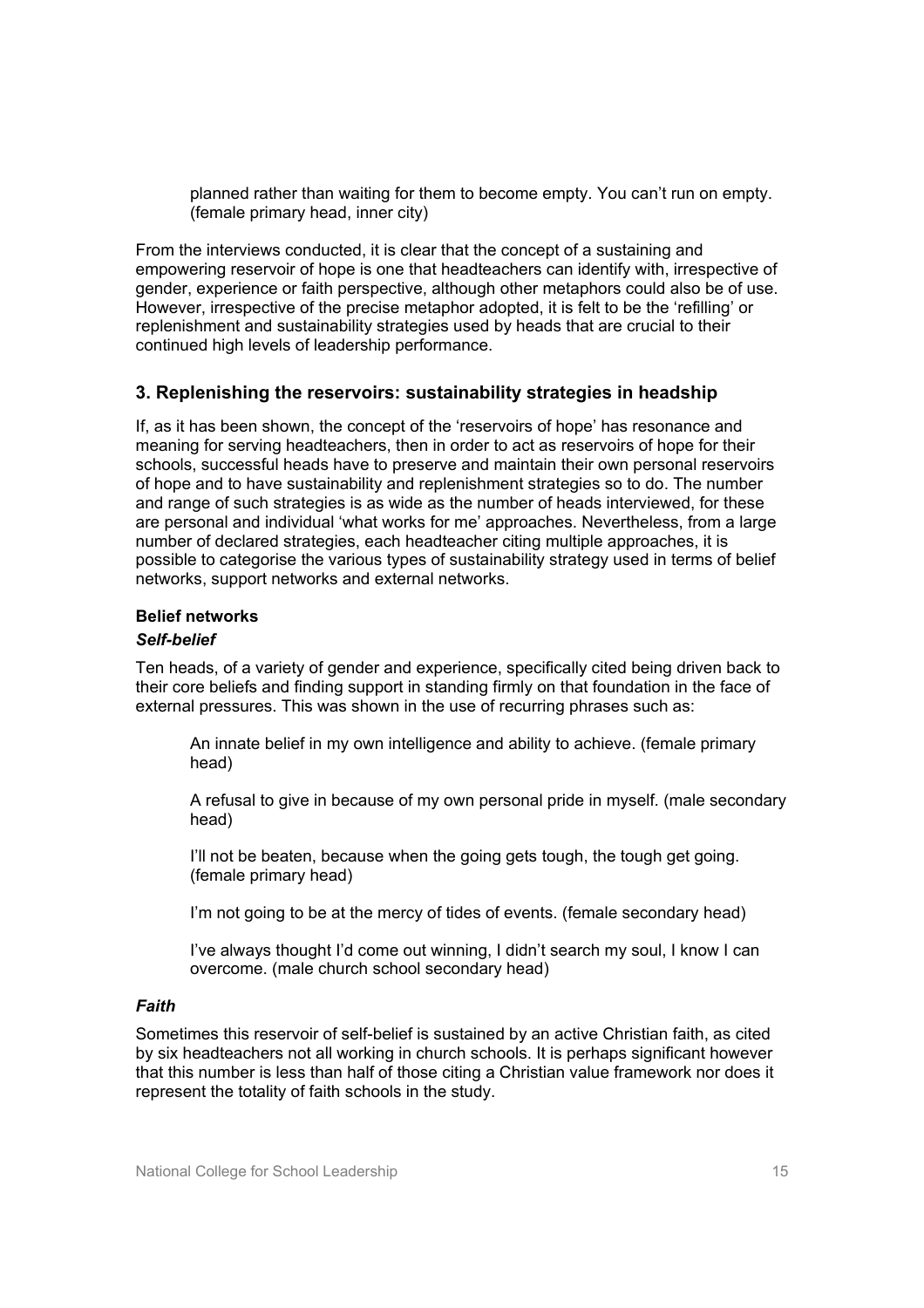For some, this faith was bolstered by a distinct sense of 'calling':

I was meant to do this job. (male primary church school head)

…and the support of prayer:

Daily prayer sustains me. (male Christian head, secular secondary school)

…with regular church attendance as a recharging agent:

Worship feeds me. (female Christian head, secular primary school)

I miss it if I don't go (to church). (female primary church school head)

This network of faith support is not necessarily specifically religious. Some heads drew strength from membership of secular political and humanitarian networks which reinforced their egalitarian and vocational belief systems which they had identified as imperatives when asked about the spiritual and moral bases of their headship:

I made a conscious decision to join in work for the homeless. I do a soup-run every three weeks… a way of putting something back. (male secondary head working a self-confessed 70 hour week)

#### *Feedback*

Self-belief, as cited by seven heads, predominantly male, is also sustained by affirmative feedback from what is felt to be the core of the job; the pupils. A number of secondary heads running large schools specifically cited the value of this:

I still teach… it gives a very special relationship with pupils. It's at the heart of what we do. I'm still good at it and draw support from that being recognised... like when a pupil tells you 'you're pretty good you', it gives you a buzz. (male secondary head, third headship)

I escape [sic] to the classroom – being with kids reaffirms my faith in the job. (male secondary head, one year experience)

Continuing to teach keeps you sane. (male secondary church school head)

This affirmative feedback from children is important even to heads who do not teach:

Children are 'a touchstone'. I walk round and draw strength from their reactions. (female secondary head)

Sometimes the feedback and consequent reinforcement of self-belief comes from unexpected sources:

OFSTED gave me the validation that I'd proved that I could do the job… and that refilled my personal reservoir. (male secondary head who had previously been deputy in the same school)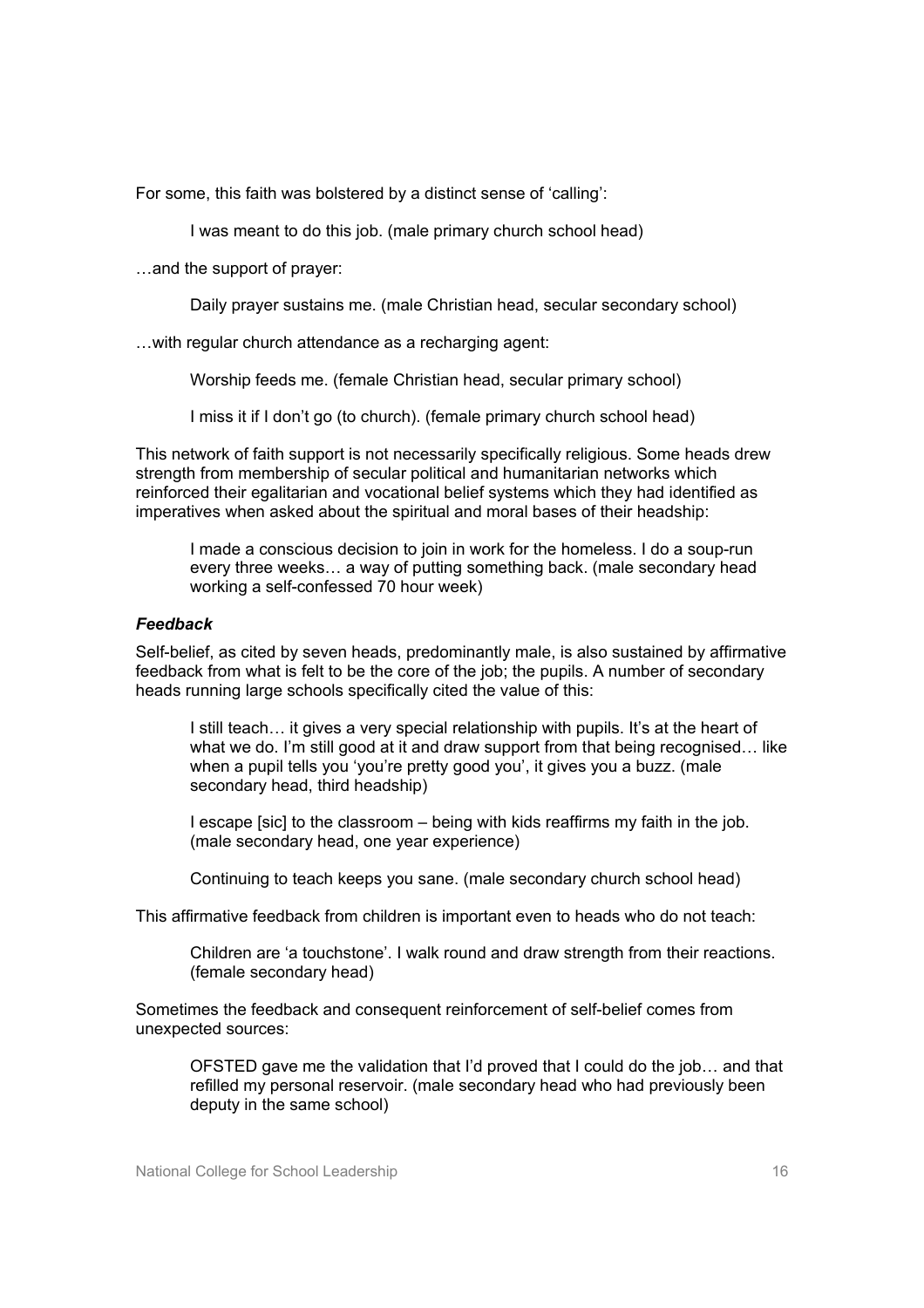#### **Support networks**

#### *Support of family and friends*

Some 14 heads, more than half the sample and evenly balanced in terms of gender and experience, spontaneously cited the support of family, particularly that of a partner, and friends in sustaining their internal reservoir. Some used their partner as a 'sounding board', as a catharsis to verbalise the problems and offload the events of the day; others were adamant that they would not do this but knew nevertheless that the support was there:

In deep communication without words. (male secondary church school head)

One head was prepared to go as far as to avow that without such support:

I don't see how you can go home on your own at night and come back the next day sane. (male secondary head)

Two heads cited marriage break-up as a result of the unbalanced pressures of the job and one head admitted that following a relationship breakdown:

My reservoir is very low and being tested through lack of one now. (female primary head)

Others pointed to the need for a network of friends away from the educational world, to give a different perspective or simply a refreshing switching off from the intense world of the school, to allow:

Doing ordinary things with ordinary folk. (male secondary head)

Ironically however, to create a reservoir in the first place, great tracts of hinterland have to be submerged, external interests lost, relationships strained and friendships forsaken, in order to create a single-mindedness of vision thought necessary to succeed in the job of headship:

The job has taken over my life and when I look back, will I regret the sacrifice of family life? (male secondary head, five years experience)

…but then as experience is gained in the job, paradoxically it is these interests and friends that have to be reacquired or regenerated in order to produce the sustaining strategies needed for continuing survival against its pressures:

I now have a conscious management of the work-life balance, after bitter experience of a marriage break-up due to over-focus on school. (female primary head, 11 years experience)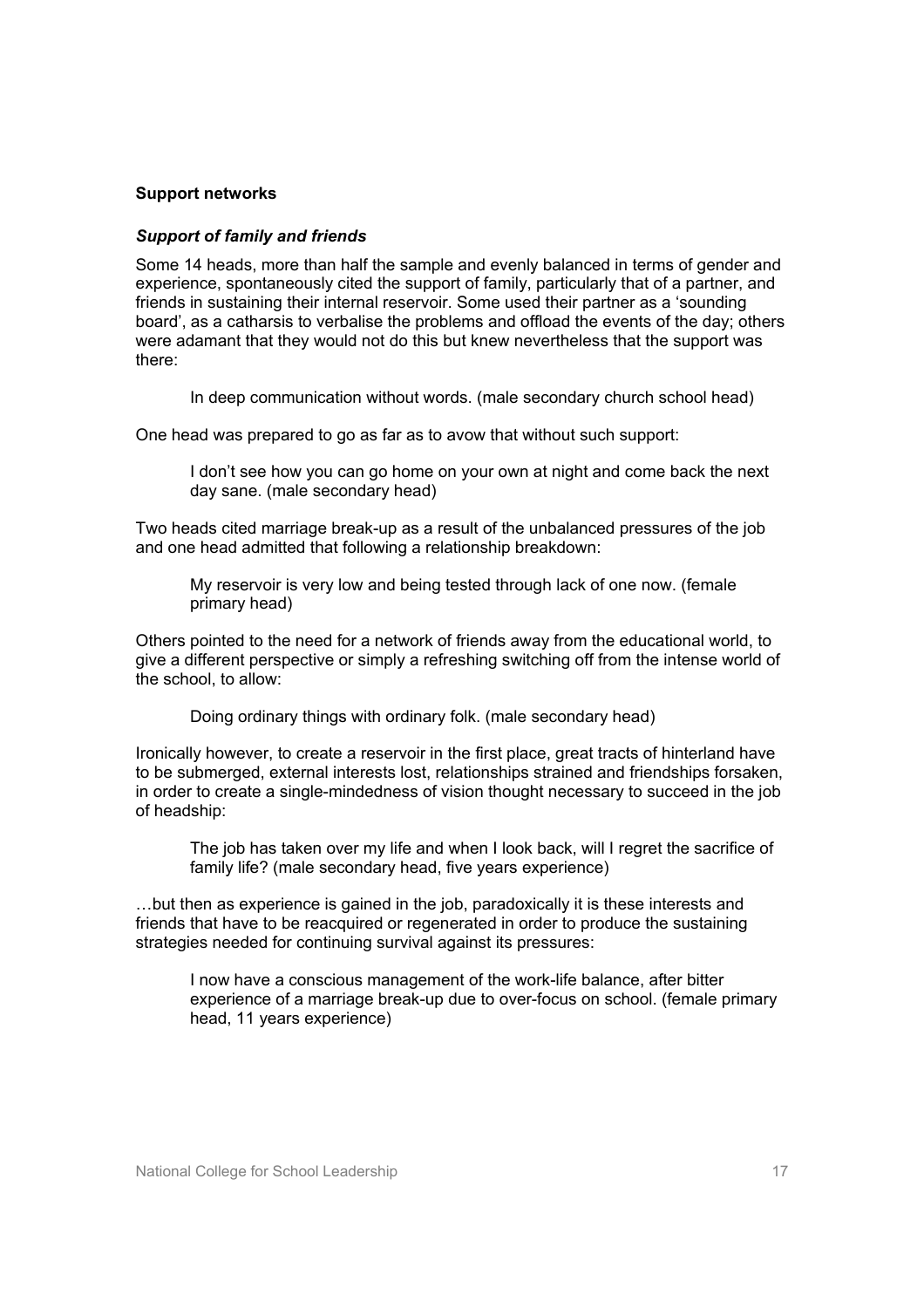#### *Support of colleagues*

A further 14 heads, again more than half the sample, also cited drawing on the support of colleagues within the school context in order to sustain them. Senior staff played a key role in this, on a day-to-day basis with:

Cathartic 'washing up sessions' [sic] with deputies at the end of the day when others have gone home. (male secondary head)

…with such mutual solidarity and support often extending into the social arena, and to leadership group support for the head throughout a crisis situation caused by sudden pupil death. Two experienced heads described this latter experience thus:

Two (senior) colleagues cared for me. They had the emotional intelligence to recognise and respond to my needs. (male secondary head)

I never thought it was just down to me to manage (the trauma). I was being managed too. (male secondary head)

But such caring support for the head is not restricted to senior colleagues. One head quoted:

The day-to-day support of the office staff providing tea, sympathy and laughter. (female primary head)

…and often unexpected care came from more junior staff or from colleagues outside the school such as feeder school heads or other headteacher colleagues offering explicit or implicit support beyond the stated agenda, and this is often reciprocal:

When a fellow head rings you up, you make time for him. (male secondary head)

#### *Support networks*

More established networks of support are also valued, with nine heads of significant experience indicating the value of belonging to such formal networks not simply as vehicles for information flow but as:

Gatherings of people who will ask and care how you are doing. (female primary head)

…and also informal networks of like-minded heads with a similar philosophy:

Jockeying to sit next to each other at conferences. (female primary head)

One church school head valued the termly meeting convened by the Diocesan director for its:

Chewing of the fat and pastoral support. (male secondary church school head)

…rather than a concern for organisational or accountability matters.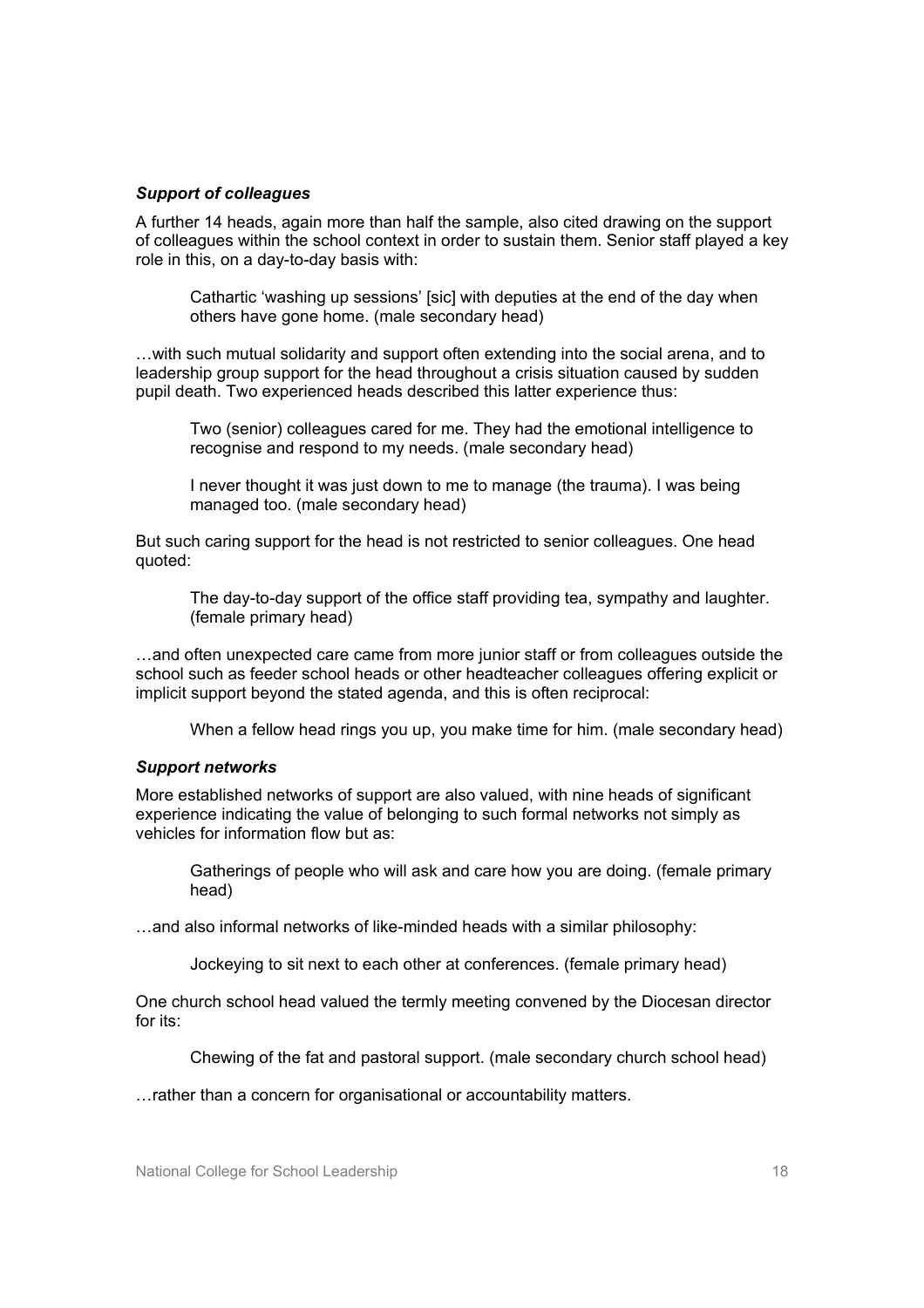Another head of long experience valued the convivial contact with fellow heads in giving a sense of perspective:

So that trivia (that had been burdening you in your own school) becomes trivia again. (male secondary head, 19 years headship experience)

…and spoke of the sense of loss when that convivial collegiality was withdrawn as a result of a local political situation.

A primary head had engaged a coach in a relationship concerned not simply with educational issues but also matters of values, vision and work-life balance. She stressed that the relationship was not the same as in mentoring, which tended to be more concerned with identification of immediate situational strengths and weaknesses and the provision of ongoing feedback, advice and support from a more experienced practitioner. Rather it was on a deeper, more emotional level, providing an opportunity for guided reflection on:

Where I'm going personally and professionally… whether I'm achieving my vision and goals. (female primary head, seven years experience)

An experienced secondary head, at the start of a second headship, had used professional development funding to purchase consultancy support as a 'mirror' to allow such reflection from an external colleague who could understand the responsibilities but could be objective about the situation she faced and provide affirmation and support.

Two other experienced heads had found invaluable a 1:1 informal relationship with a fellow head of similar beliefs and values, as a sounding board to bounce ideas off:

A fellow listening head… not a mentor, not a coach but a listener, who can empathise from a position of mutual understanding. (male secondary head)

…and this was felt to be something that should be available to all school leaders, irrespective of length or context of experience.

#### *Support from external sources*

'Quis custodiet ipsos custodes?' – who cares for the carers? Or as one churchassociated leader put it, "Who is the equivalent of the bishop, charged with the pastoral care of his clergy?" In other words, who acts as the headteacher's 'bishop' with an equivalent authorised concern for the pastoral care of the head?

Is it the chair of governors? Certainly that would be the government view, for governing bodies are now charged with a concern for the head's stress levels and work-life balance in the same way as the head is charged with a similar concern for his or her staff. Where the relationship with the chair is a strong one, strength can be drawn from it, as two heads attested:

In my darkest moments, I say thank goodness he is here with me. (male secondary head)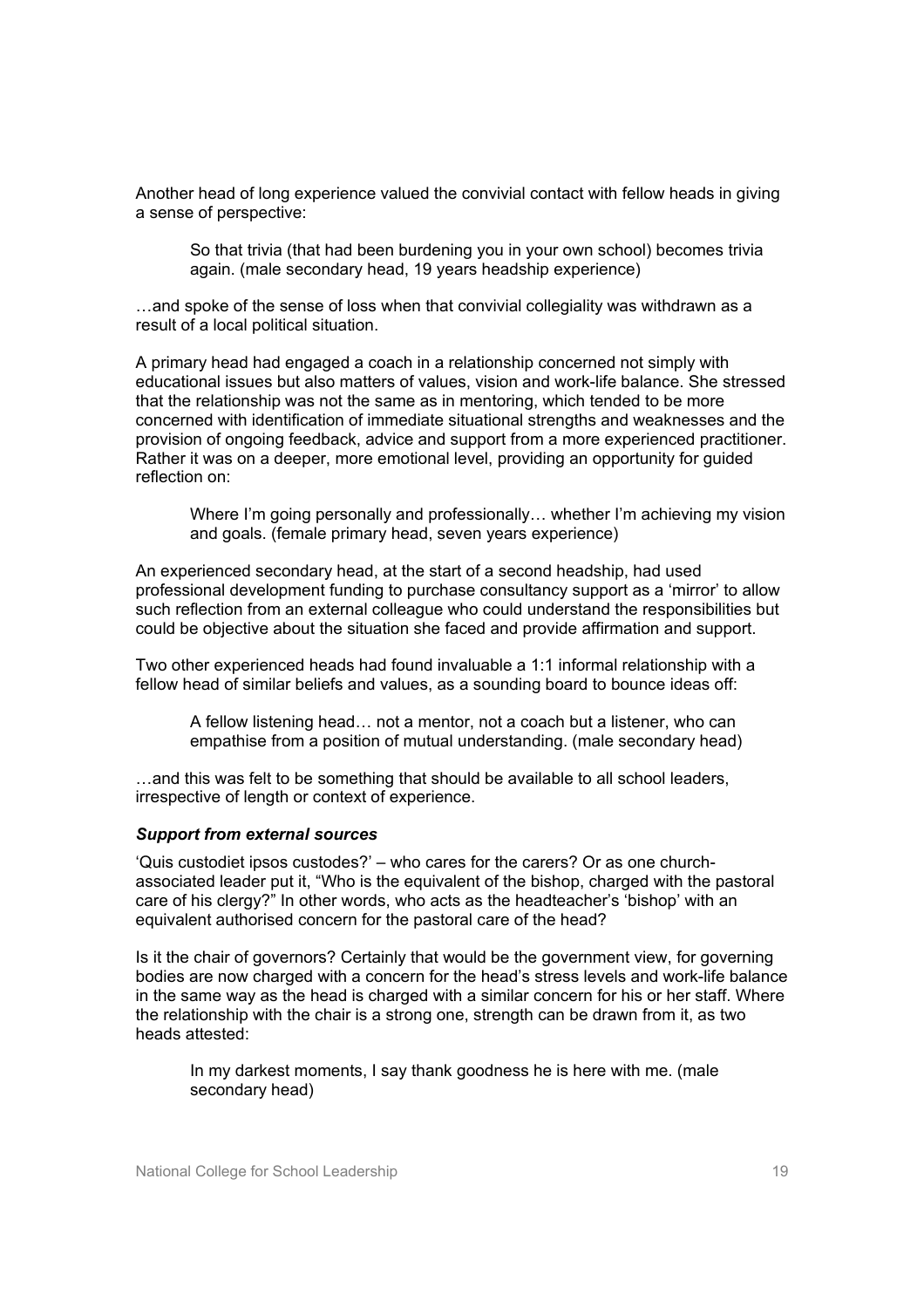It made a difference (in a community conflict situation) when he told me "I believe in what you're doing". (male secondary church school head)

But what happens if the relationship with the chair is tense or distant? This difficulty was cited by two other secondary heads with long experience of involvement with governors.

Should it then be the chief education officer? Regrettably, the danger is that this relationship can be distant too if not consciously fostered and developed. One notable exception was what was described by two Birmingham heads as 'the Brighouse effect', after the erstwhile CEO renowned for his frequent personal notes of support, his honest affirmation and listening interest, about which:

Every Birmingham head could tell a similar story. (Birmingham secondary head)

#### **External networks**

Heads also relied on networks, interests and experiences beyond the world of education, getting away from it all to 'a world elsewhere'. Many valued what was called 'open spaces, quiet places', or took refuge in sporting or recreation activities, or specific relaxation or meditation techniques. Others took 'busman's holidays', relishing the intellectual opportunity to engage in further study for higher degrees, savouring:

The oasis of calm of sitting in a university library. (male secondary head)

All were concerned to manage themselves to avoid burnout and accepted that such refreshment time also provided opportunities for reflection on professional vision and values, although it was recognised by one that:

It is difficult to write down the emerging ideas in a notebook during your daily swim! (male secondary head)

Some heads formalised these reflection opportunities, valued as a chance to allow:

A coming back to the centre, a re-focussing on what is important. (female primary head)

…by the setting aside of a specific time for the keeping of a reflective journal, often written at the end of the week which:

Helps me to put things in their place. (female secondary head)

A technique they would recommend to others, if even only on an occasional basis.

All heads recognised the value of networks of support, both internal and external. Without them, they did not feel that they would be able to sustain the pressures of headship without burnout or dropout, but recognised that such replenishment and sustainability strategies had to change according to circumstances:

You use what is right for you at the time. (male experienced secondary head)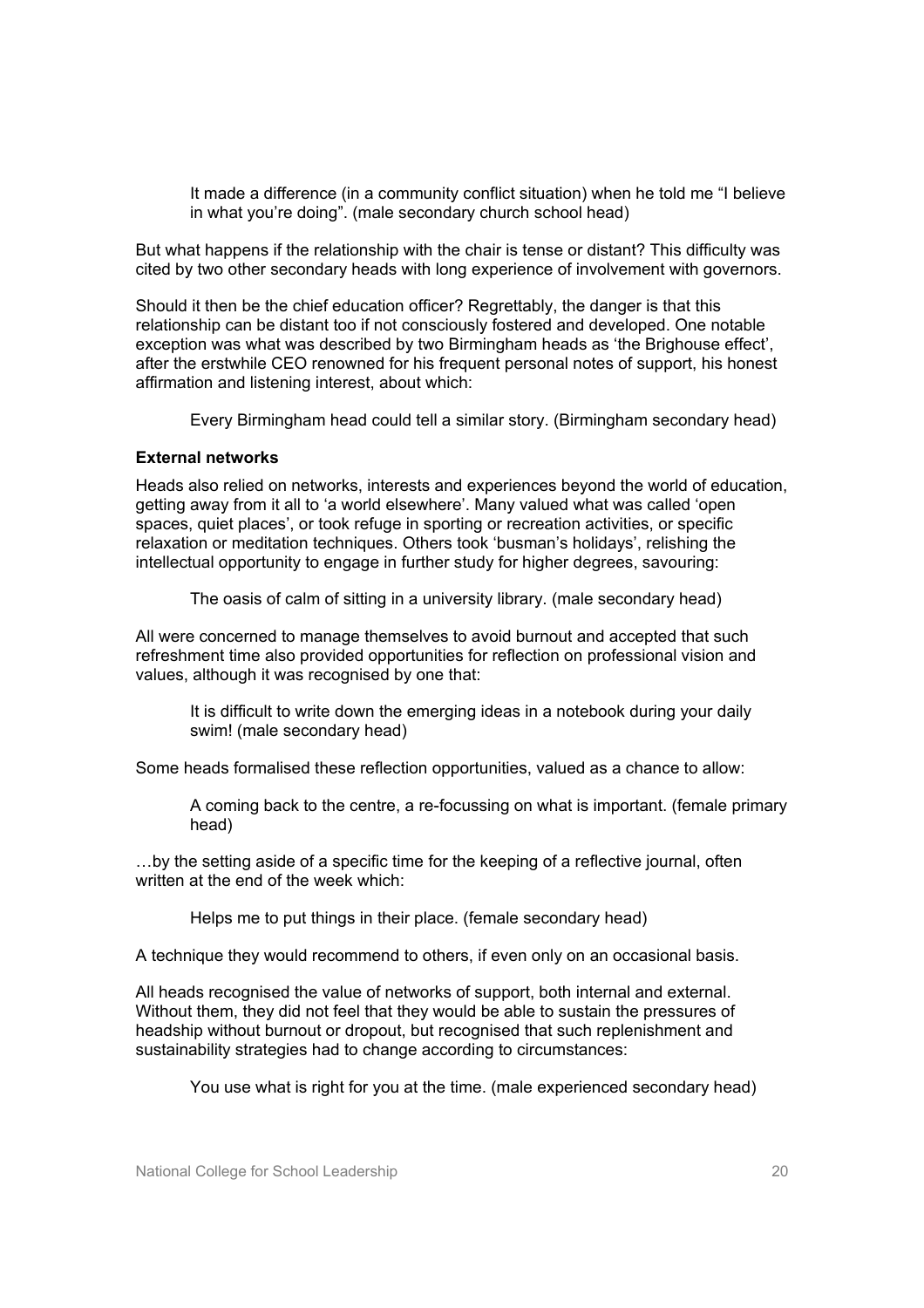…be it against the day-to-day pressures of the role, or the sudden crises that come out of a clear sky and test the capacity of the reservoir of hope to withstand.

#### **4. Testing the reservoirs: the response to critical incidents**

Having accepted the value of the metaphor of sustained reservoirs of hope in thinking about spiritual and moral leadership, headteachers were then asked to reflect on critical incidents in their leadership story where they had acted as the reservoir of hope for the institution whilst preserving their own internal reservoir of hope. It was stressed in the interview that such recalled critical incidents did not necessarily have to be high level, but rather ones which could act as exemplars of more general principles of this facet of leadership.

Even with this caveat, the range, frequency and depth of reported critical incidents was staggering, and reflects the level of sustained high level leadership qualities that heads are called upon to display. Many heads articulated compelling autobiographical micronarratives of situations they had been called upon to face. Whilst it would be inappropriate in this study to engage in precise situational detail, the incidents reported can be classified into a number of categories.

#### **Community tragedies**

Schools are long used to dealing with anticipated death: the loss of pupils or staff from long-term or congenital illness, or of parents of pupils, and three heads cited such events as critical incidents where their role as spiritual and moral leader was demonstrated by quietly keeping the school on emotional track:

You support by being there, by quietly watching, not by rushing in with solutions. (male primary church school head)

This is high level emotional intelligence, for as Goleman (2002) has indicated, "If leaders fail in this primal task of driving emotions in the right direction, nothing they do will work as well as it could".

A further three heads reported having to deal with unexpected pupil death, through road accident or suspected self-harm, where there was a compelling need to display:

Instinctive emotional leadership at some self-cost. (male secondary head)

One head, speaking from a Christian perspective took refuge in his faith:

Faith kicks in, so I know that I won't be put to the test more than I can bear (and) that faith gave me confidence in the rightness of my decisions. (male secondary head)

…and this foundation of self-belief was also articulated by other non-Christian colleagues.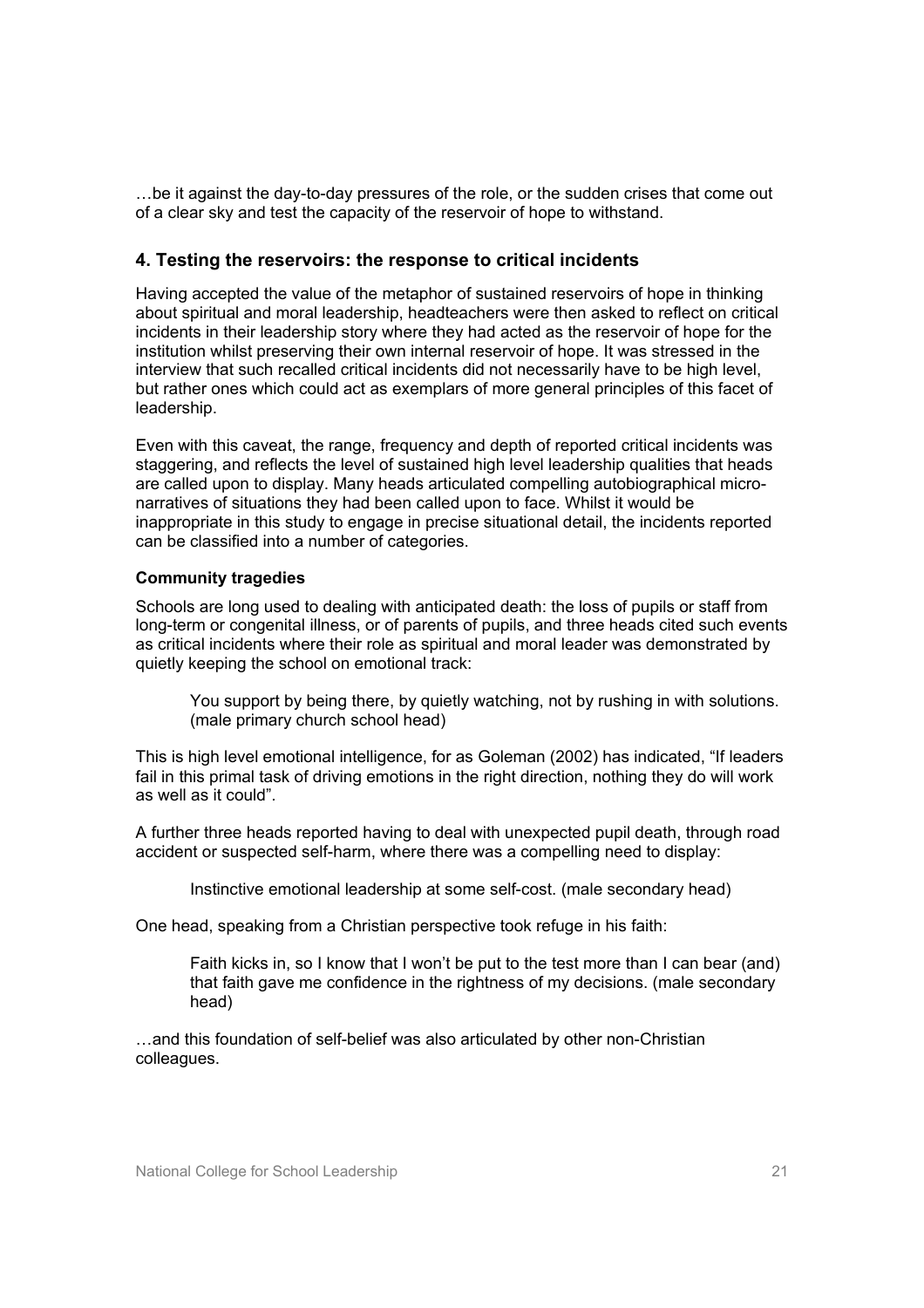This inner confidence in the ability to cope, this personal reservoir of hope, whilst articulated in different ways and bolstered by the support of other senior colleagues, was a clear characteristic which enabled heads to deal with the aftermath of such tragedies, which whilst thankfully not on the scale of Soham, still called for high levels of emotional resilience and leadership in dealing with the community implications of such loss, not simply within the school community but in the wider community that the school serves. Such heads would echo the words of the CEO for Cambridgeshire following the Soham murders:

A school is not just a place where a range of public services can be provided to a community. It is a manifestation of that community, and structures and relationships must reflect and reinforce this. (Baxter, 2002)

Heads dealing with such tragedies on a greater or lesser scale have been in the front line of maintaining and restoring those relationships within their local communities.

This community dimension is also often engaged by world events beyond the immediate purview of the school. One primary head of a multicultural school post-September 11th had to deal with severe local community tensions arising from it. She spoke of enabling discussion within that context that "peace starts with ourselves in school". Both she and the secondary head of a school in challenging circumstances serving an area of high social disadvantage spoke of:

The school providing an oasis of calm in a troubled community.

If this is so, then the oasis is clearly watered by the wellspring of values and self-belief displayed by these heads, as critical stabilising factors in contexts of ambiguity, uncertainty and turbulence, as they act not only as reservoirs of hope for their schools, but also for the communities they serve.

#### **Personnel problems**

Twelve heads cited critical incidents arising from personnel problems, some at a relatively low level involving inappropriate remarks or behaviour which had to be challenged if one was to remain true to one's values, others at levels leading to the necessity to suspend staff because of child protection issues, in one case at 9.30am on the first day of headship! In these cases, and in others involving compulsory redundancies, much work was done unobtrusively to maintain staff morale when such staff could not be aware of the full details of the situation or of what was being done behind the scenes to resolve it. In such circumstances, the head's aim was:

Restoring the community and leading it on. (male secondary head)

One head reported having to guard against her own judgmental instincts in such a case, having to manage her own internal anger at the situation in order to preserve external calm and so manage staff morale in an even-handed and 'appropriately-toned' way. As another head put it:

I needed others not to see that it was unsettling me, even though this was very draining of my own (internal) emotional energy. (female secondary head)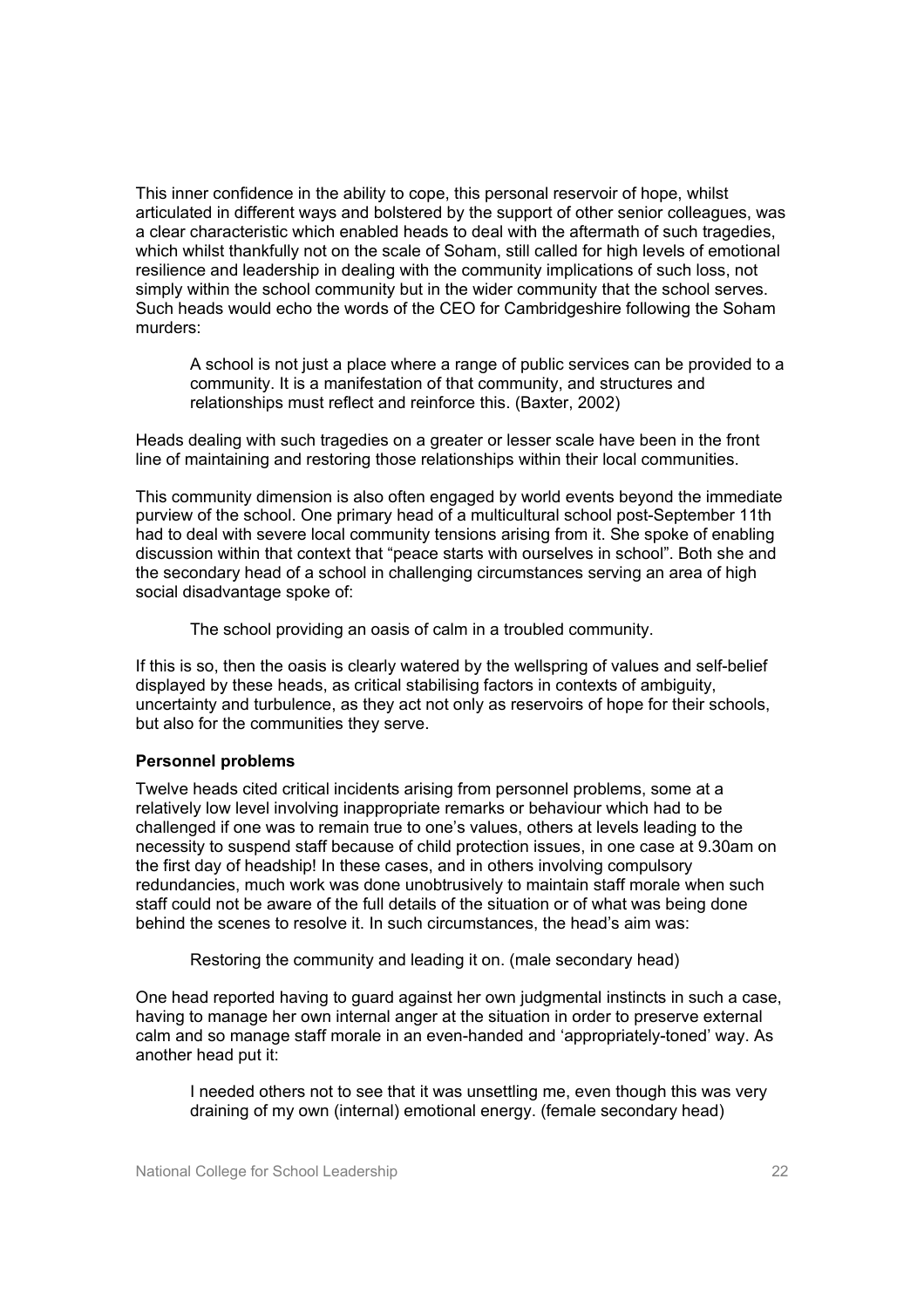In spite of these understandable internal emotional responses, this first head rested firmly on a 'categoric clarity' about where she stood:

You know from your own internal value system what is right to be done straightaway, even though you might need thinking time about how to do it. (female secondary head)

This head also recognised, and this was supported by other heads, that in such circumstances:

Acting as the external reservoir comes first. You can come back later and refill your own reservoir. (ibid)

…provided that the internal reservoir or self-belief system is 'full' in the first place. Heads collectively recognised the post-event draining caused by such necessary behaviour:

I spent my reservoir too much. (female primary head)

The well was getting quite dry. (male secondary head)

… and the consequent need to engage compensatory post-hoc replenishment strategies.

Other heads were drawn into the personal problems of their staff: serious illness of spouses, stress-related and competency issues. Here there was an underpinning of core internal values be they the philosophy of 'do as you would be done by':

I dealt with it as I would want to be dealt with. (male secondary head)

Or a Christian:

I dealt with it in a Christian way. (male secondary head)

Often there was support over and above the call of duty:

I spent Sundays with her, to win her back for the school. (female primary head)

This investment in an individual rather than writing them off is a hallmark of what has been called the 'emotionally intelligent school' (Harris and Chapman, 2002), where even in schools in the most challenging circumstances, investment in individuals and a premium placed on the quality of relationships rather than systems or structures brings about an 'empowerment through caring'. This sense of the value of the staff resource and the necessity to care for it was memorably summed up by the colleague who quoted the mission statement seen on the back of a delivery lorry, "He who cares, wins!"

#### **Organisational crises**

A further 12 heads quoted organisational crises as critical incidents. Of these, two were concerned with severe plant failure (school fire or boiler explosion) and four with operational decisions made in school (uniform, setting, exclusion or religious issues)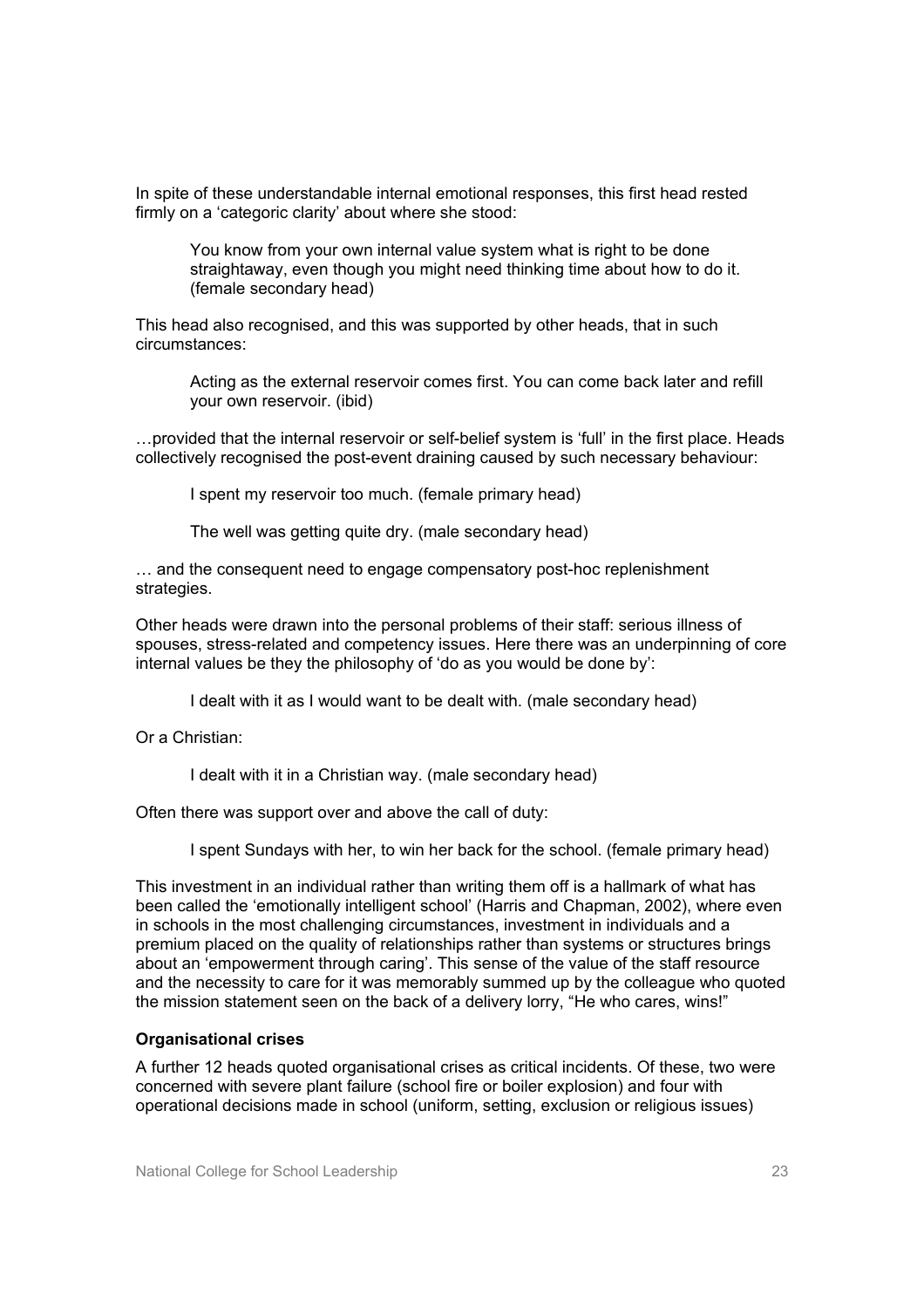which had then received extreme negative publicity in the local and sometimes national media. The remaining six instances were of the impact of OFSTED on the school, either in the manner of its arrival, the conduct of its inspection or the fallout from its aftermath.

In all these cases, irrespective of cause, the heads perceived the need:

To pick up the community by its bootstraps. (male secondary head)

... and allow it to be sustained by a corporate verbalised belief in its underlying and unshakeable values, recognising that:

Articulation is empowering. (male secondary head)

Colleagues recognised that the role of the head was:

To keep one's nerve and to be proactive in standing up for what you know is right. (male secondary head)

… and thereby to act as the wellspring of continuing internal self-belief and the retainer of agreed institutional values even in the face of such pressures. There was the necessity to remain the perceived external centre of calm for other staff, for:

Calmness is infectious.

… even at some internal personal cost:

I didn't let go until a week later (after OFSTED), until I was sure that everyone else was alright. Then I went home that weekend and cracked up. It took the weekend to re-establish my value base but by Monday morning I was OK. (male primary head)

This is a further example of the capacity of the successful head acting as the external reservoir of hope as the first priority, and coming back thereafter to rebuild and refill the internal sustaining reservoir that makes such behaviour possible.

With hindsight, many heads found the testing of their reservoirs of hope through such critical incidents a learning and developmental experience, in terms of emotional resilience and leadership confidence:

I grew another skin. (female secondary head)

If I can deal with that, I can deal with anything! (male primary head)

There was a recognition that it was not only the head who was strengthened by the experience:

Because I faced it and came through the experience, I am stronger for it, and so are my deputies. (male secondary head)

There was a sense also that the school becomes stronger too: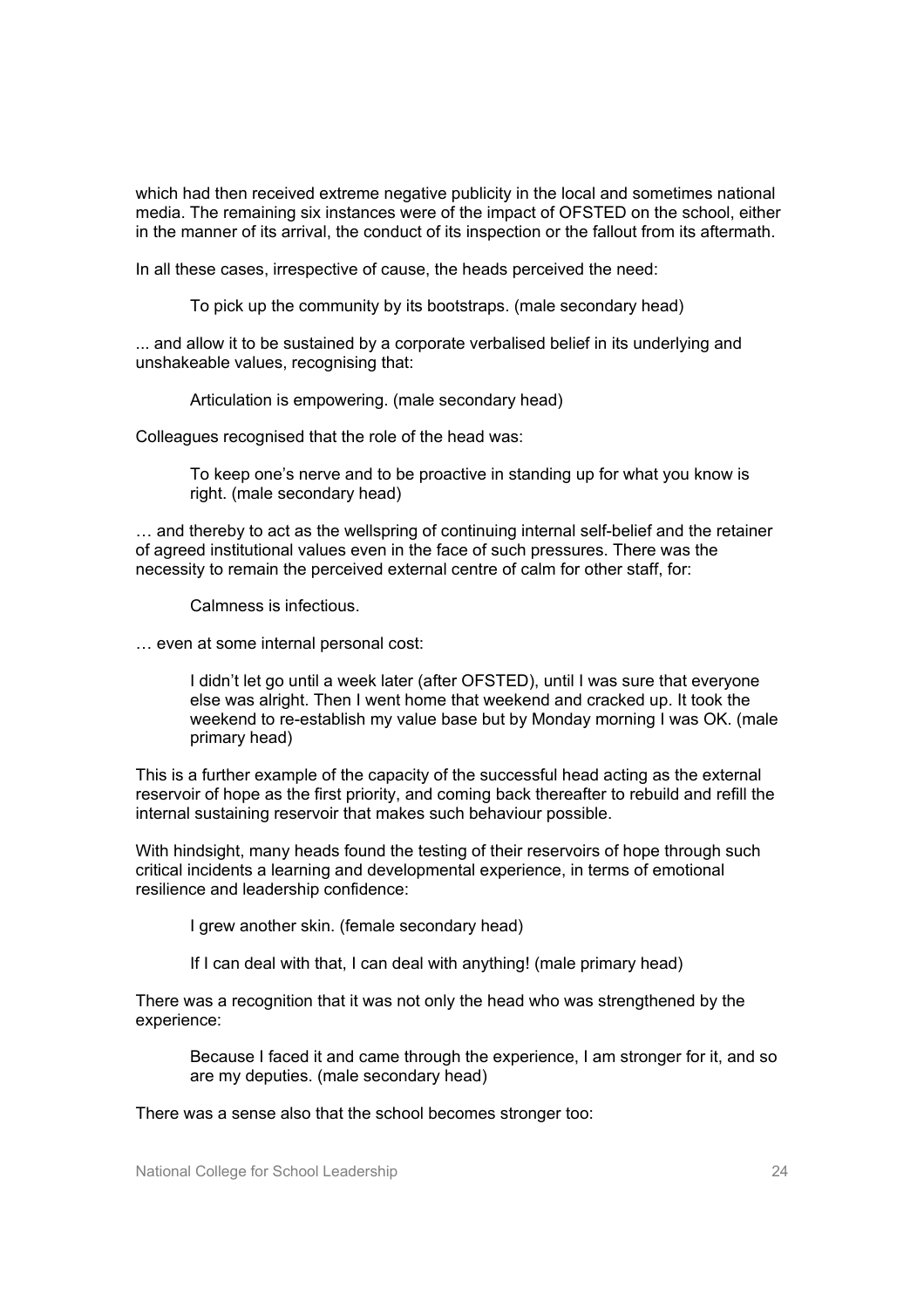Nothing succeeds like success against the odds, in building inner confidence and in building hope in the school. (male secondary head)

Most heads however were thankful that such unsought learning experiences had not come earlier in their headship careers:

I'm not sure I would have survived it if I'd been a less experienced head. (male secondary head)

#### **5. Developing the reservoirs: the growth of capacity**

So is there a development of capacity to exercise spiritual and moral leadership in the face of such critical incidents? Experienced heads (defined as over four years in post) in the study would answer unanimously in the affirmative. When asked however to what they attributed this and whether it can be linked to any perceived stages of headteacher development, the responses, whilst wide-ranging, had certain overall similarities in terms of reasons for such growth.

#### **Growth in confidence**

A leitmotif through almost all the responses was a perception of a growth in confidence. There was a growth in:

Inner confidence that I can do this job. (male primary head, six years experience, second headship)

… born out of:

Confidence through experiencing success. (male secondary head, 16 years experience, second headship)

This growth in confidence had enabled a more studied attitude to headship and its decisions:

I have the confidence to think before I act. (female secondary head, eight years experience, second headship)

… through a learned awareness that:

Speed doesn't always equal effectiveness. (male secondary head, 19 years experience)

This then had a concomitant effect on the capacity to act in accordance with one's value system:

I no longer have the impatience – I can see the longer game and I won't be tempted to compromise my values with speed. (female secondary head, eight years experience, second headship)

Even a head young in post recognised a development in: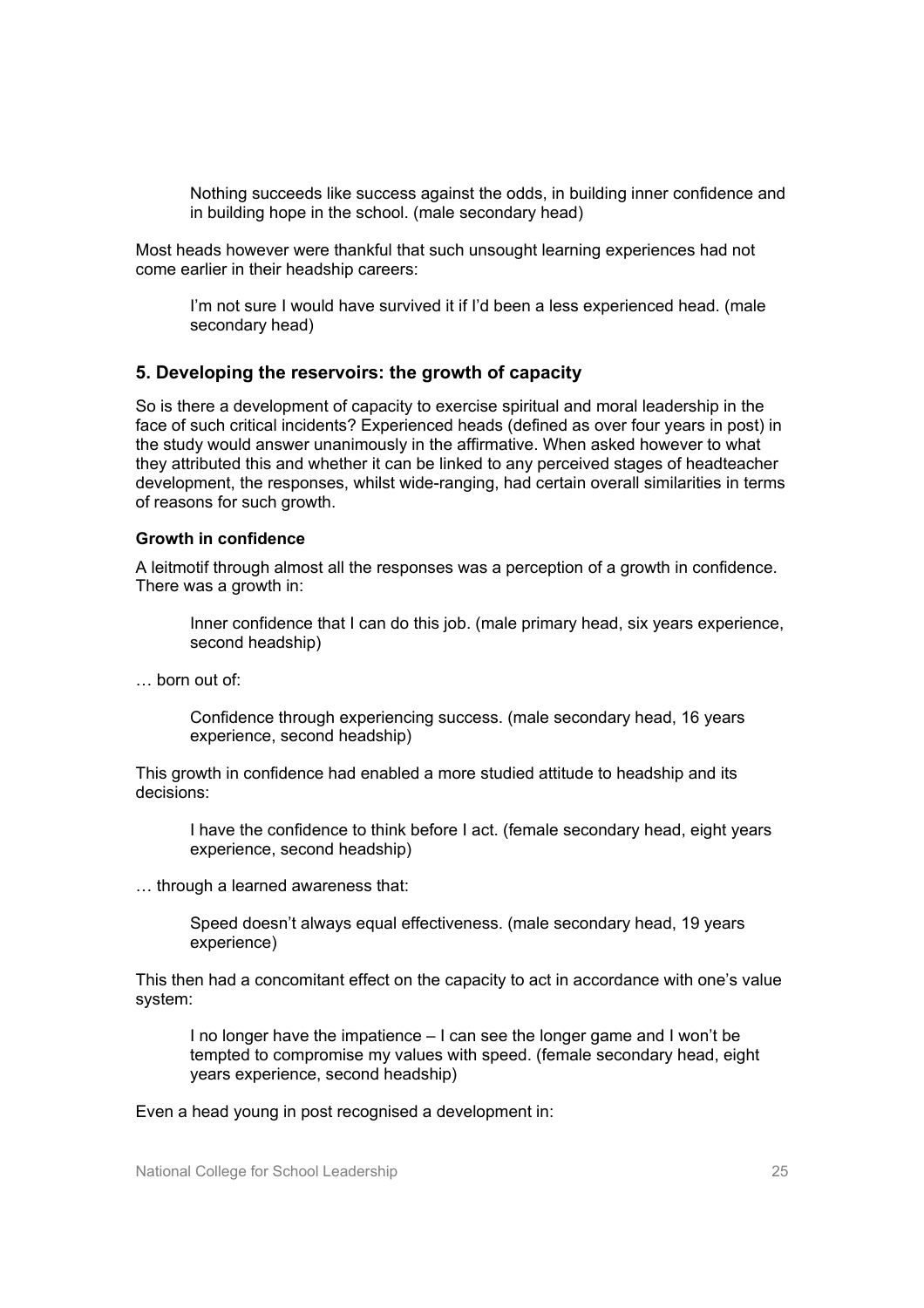Confidence to articulate and use my values base. (male secondary head, one years experience)

… and this was supplemented by a growth in trust in others to follow a collective value system:

The confidence to trust others who have a greater knowledge base in a particular area than I have. (female primary head, four years experience, second headship)

#### **Growth in self-awareness**

Linked with this growth in confidence was a perceived growth in self-awareness, leading to greater self-belief, emotional resilience and stamina. Above all, there was a growth in confidence:

To keep things in perspective. (male secondary head, 19 years experience)

… and the growth of a capacity:

To have the confidence to follow your instincts. (female secondary head, 14 years experience)

… leading to:

The courage to take risks which are true to your values, knowing what is right. (female secondary head, eight years experience, second headship)

#### **Growth in risk-taking capacity**

A number of experienced heads were therefore conscious of now having the confidence to risk being more true to their value system than they had hitherto been in the actions they were prepared to take, showing what was called:

The bravery to deal more in absolutes. (female secondary head, five years experience)

This 'breakthrough leadership' (Hay Group/HTI 2002) is prepared to cross boundaries, question the status quo and take calculated risks in pursuit of improvement which remains true to the cultural values of the school, for:

In order to be a successful leader you have to take risks. (Leading Edge seminar participant)

Some were given more confidence in this by the support of leadership teams they had deliberately built up over the years, not to provide unthinking and unquestioning support, but to encourage 'thinking outside the box' by a stimulation of lateral thinking and rightbrain discussion. Such teams had to be carefully balanced, as one secondary head put it:

A mixture of pragmatic bastards and visionary idealists.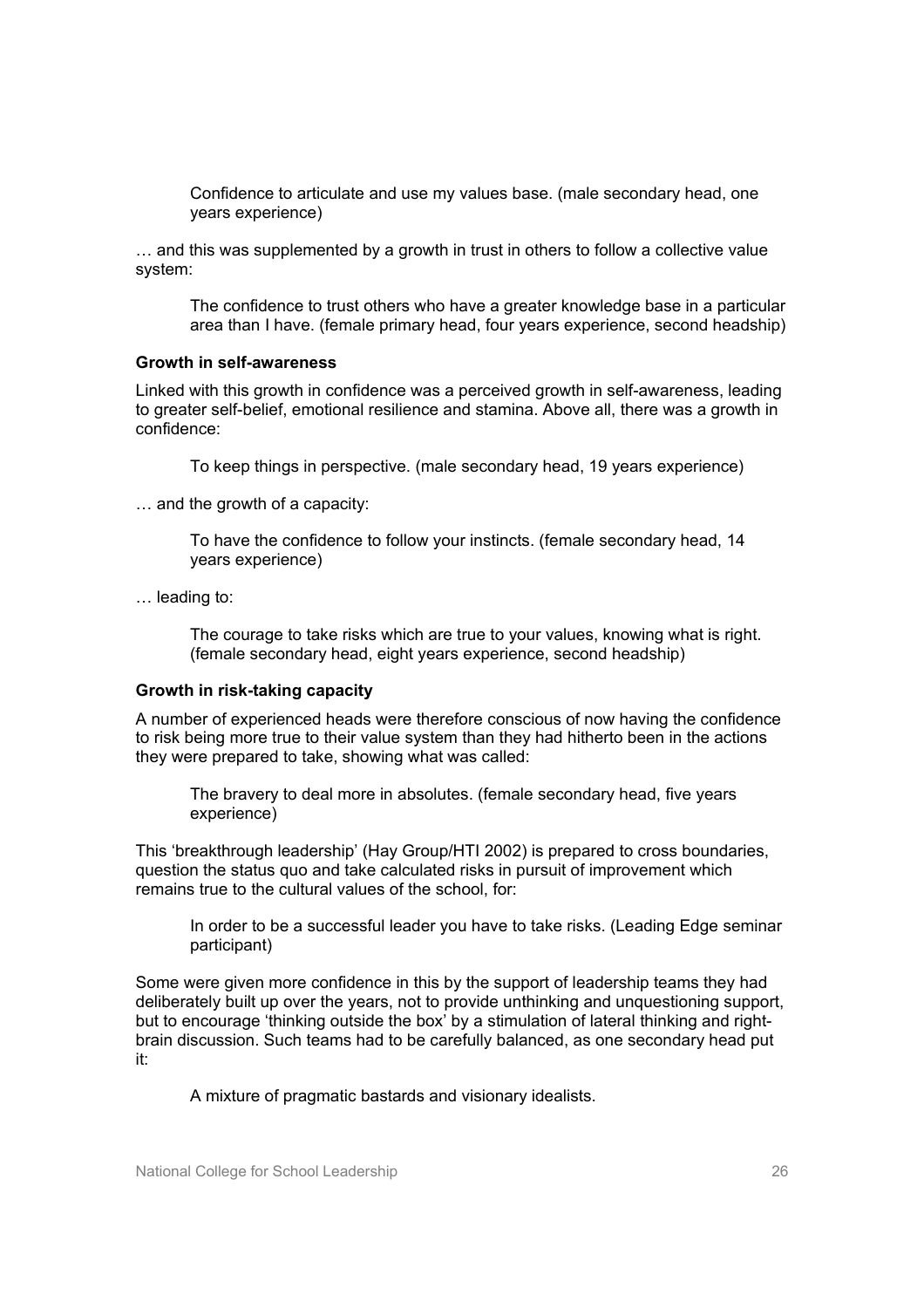This risk-taking is not the same as foolhardiness, as was well articulated by one head of some 18 years standing:

Early in your headship you toe the line, you accept external professional direction rather than have the confidence to go in the direction of your beliefs. Your lack of experience means that you don't always recognise the problems that can occur.

Later in headship, you have enough confidence to take risks, 'to be brave', yet paradoxically there's more of a 'fear factor' because you are more aware of what could go wrong if the risk doesn't come off. (male primary head, 18 years experience, second headship)

Or as another head succinctly put it:

No matter how long the headship, it could all go bang tomorrow. (male primary head, nine years experience)

#### **Growth in 'being' rather than 'doing'**

Several experienced heads described a 'sea change' in their headship after about five years, with a greater capacity to focus on principles and beliefs now that the mechanics have been mastered and it is felt that the logistics of headship can look after themselves:

I have served my time with the nuts and bolts; I can now be more overt about the values underpinning my actions. (male secondary head, seven years experience, embarking on third headship)

Not only did this experience base give more confidence in dealing with such 'nuts and bolts', it also gave a shift in focus from 'doing' headship to 'being' a head:

I now know how to be a head as opposed to doing the headship job. It's the difference between knowing the words and knowing the tune. (secondary head of eight years experience)

… and that in turn impacted on how she related to her staff:

Now being able to 'feel' the tune when you're working with people.

… or when the pressures of unexpected events turn leadership into:

More of a rap than an aria. (Leading Edge seminar participant)

#### **Developing the capacity**

When asked to account for the development of this capacity 'to feel the tune', many heads at first took refuge in Harold Macmillan's prime ministerial response, "Events, dear boy, Events!" When pressed, however, some spoke of having learned from the examples of experienced heads, both positively and negatively, and several applauded the opportunities that LPSH had provided for stimulus and particularly reflection: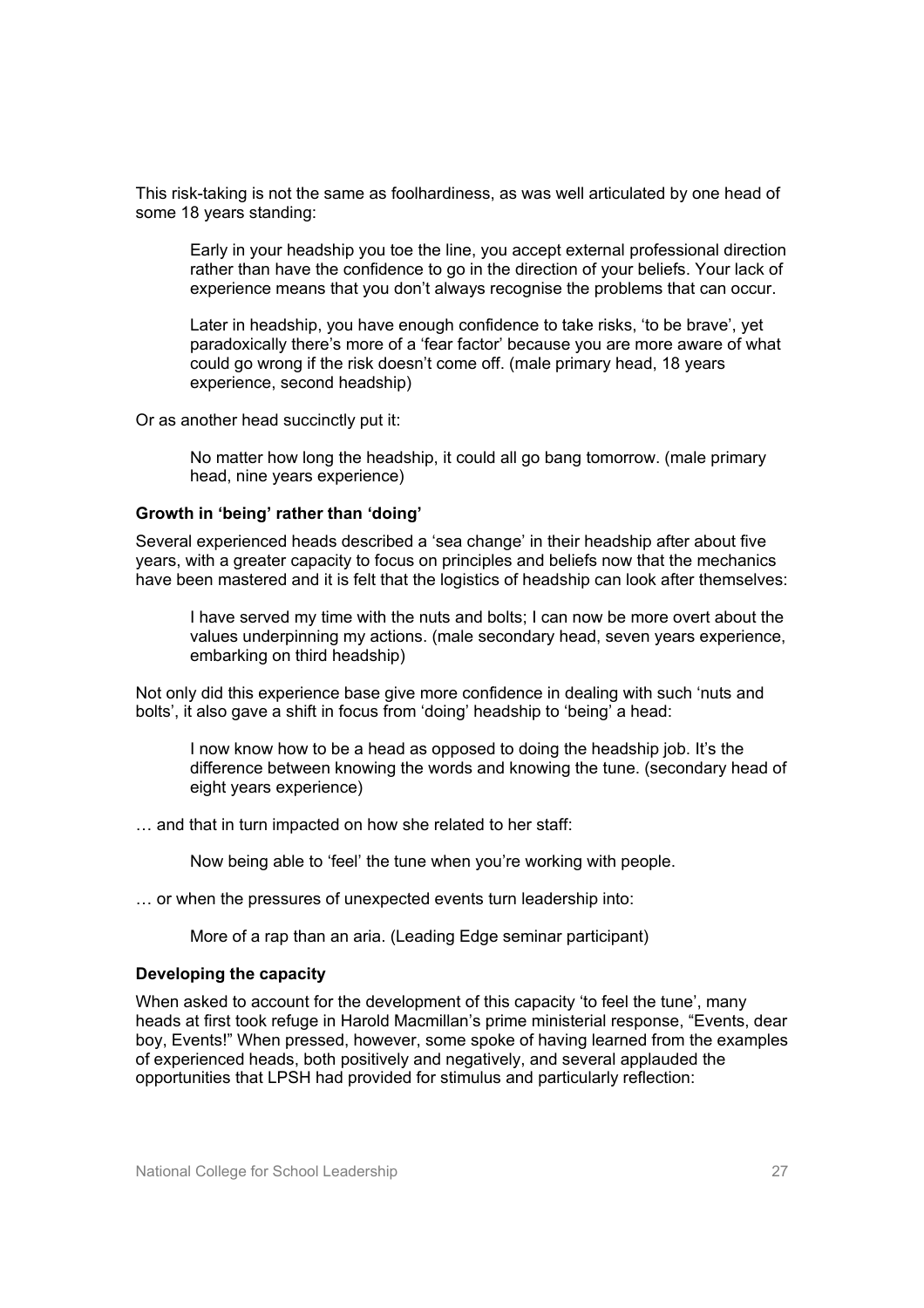Heads reach a plateau where they are confident with the mechanics of headship. LPSH gives the challenge and reinforcement to get over that plateau. (male primary head, 18 years experience, second headship)

There was a recognition of different developmental needs at different stages of headship and a consequent need for a bespoke training programme not a one size fits all model. Here both LEAs through specific secondment and senior staff exchange programmes, and NCSL through professional development opportunities and the involvement of consultant leaders, were felt to have roles to play.

#### **Stages of headship development**

In their comments on the growth of spiritual and moral leadership capacity in headship, headteachers are reflecting the stages of development of personal authenticity identified by John West-Burnham (2002):

|         | External                             |
|---------|--------------------------------------|
| Stage 1 | Dependency and acceptance            |
| Stage 2 | Power by association                 |
| Stage 3 | Power by symbols                     |
|         | Internal                             |
| Stage 4 | Authenticity through reflection      |
| Stage 5 | Authenticity through ethical purpose |
| Stage 6 | Authenticity through wisdom          |
| Stage 7 | Authenticity through transcendence   |

These stages represent a journey of development, with a pivotal movement from external authenticity derived from the trappings and symbols of power to internal authenticity through "the capacity to reflect on self – to move towards an authentic awareness and understanding – (so that) understanding of self allows the possibility of a life driven by a clear ethical purpose… and the pursuit of the ethical becomes the dominant purpose". Putting this principle into practice "allows movement into the sixth stage, the development of wisdom – intuitive understanding that informs every aspect of life. Such wholeness and authenticity approaches transcendence – the fully authentic self". (West-Burnham, 2002)

Whilst it would be simplistic to assume linear chronological growth in headship capability, the views of headteachers interviewed would support the West-Burnham analysis with a clear transition from the capacity to deal with the 'nuts and bolts' mechanics of early headship at the NPQH level as a Stage 3 phenomenon, to the five year 'sea change' and opportunities for reflection provided by LPSH as a Stage 4 phenomenon, to the 'risk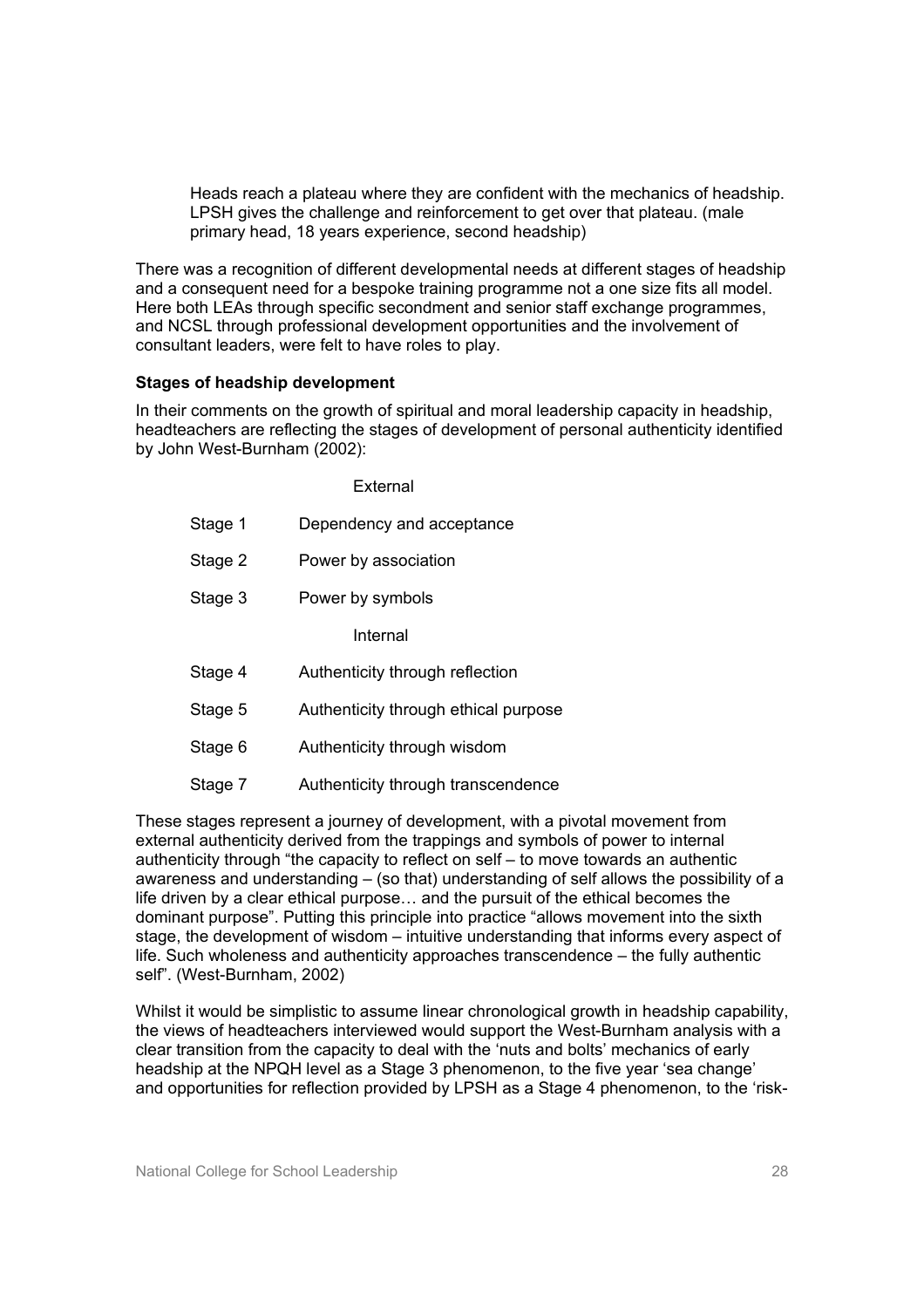taking' confidence to be more true to one's value system in the pursuit of ethical purpose thereafter.

The development of confidence to follow one's instincts, 'knowing the tune', is then surely the development of Stage 6 wisdom, or 'intuitive understanding' as defined by West-Burnham, allowing thereafter the Stage 6 and Stage 7 head the qualities as an able and experienced leader to put something back into the profession in a supportive consultant leadership capacity.

#### **6. Building new reservoirs: the transference of capacity**

Given a refusal to subscribe fully to the view of the economist Anthony Jay that, "The only real training for leadership is leadership", the issue then becomes how the capacity for spiritual and moral leadership is transferred to other members of leadership teams, to aspirant and newly-appointed headteachers and indeed to more experienced headteachers where there is a clear thirst for support in this area, as evidenced by the gratitude expressed by several heads interviewed in this study for the 'reflective oasis' that the interview opportunity had enabled.

#### **Transference to leadership teams**

The transference of spiritual and moral leadership capacity to other members of an existing leadership team was felt by heads interviewed to be comparatively easy. Six experienced heads from a variety of backgrounds specifically spoke of internal transference through 'modelling' of leadership behaviour:

A day-to-day observation of my style in action. (female primary head, four years experience)

This allowed members of a leadership team the opportunity consciously or subconsciously to absorb a particular leadership modus operandi, to see:

This is how we deal with people here. How they see me behave with others is then how they behave. (female primary head, 11 years experience)

This is often a sustainability strategy in the affirmative feedback it gives to the modelling headteacher:

When I hear her (a deputy head) speaking, say to a parent, it could almost be me speaking.

… although there is a healthy recognition that this is not a process of automatic cloning:

Leadership is about who you are, and some can be resistant to change. (female primary head, 11 years experience)

Modelling is not only about how to deal with people; it is also modelling by the head of an open, honest and human style of leadership where: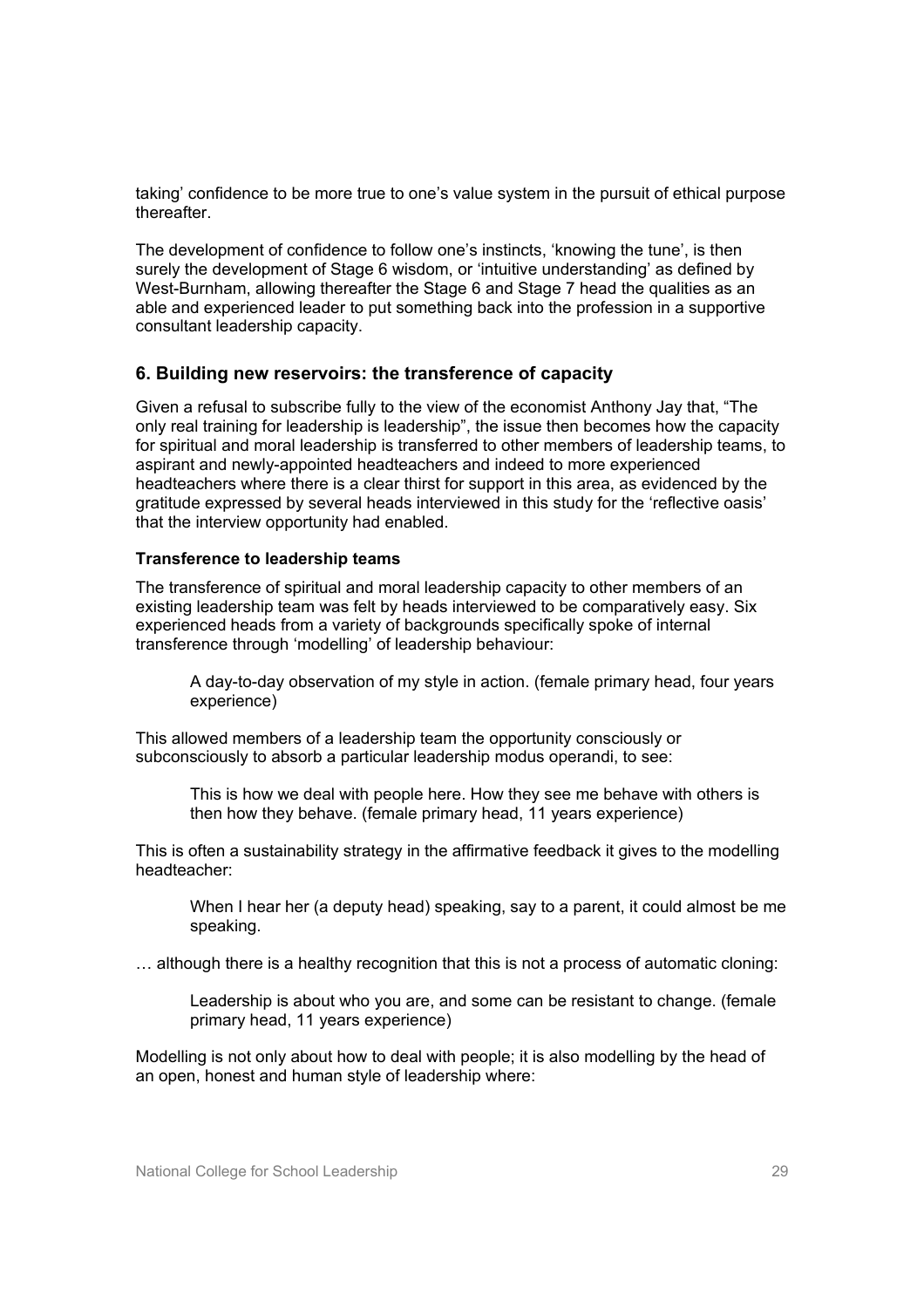It is acceptable to express felt needs and OK to admit doubts and mistakes (female primary head, seven years experience)

… both by the headteacher and ipso facto other members of the leadership team.

Such implicit modelling for leadership team members:

I am mentoring them without them being aware of it. (male secondary head, 18 years experience)

… is supplemented in a number of cases by specific group opportunities for reflection, where the underlying values and reasoning behind a course of action are the focus rather than incidental to the logistics of the course of action itself.

We have leadership meetings not management meetings

… said a deputy head in a school where her experienced headteacher operated this system, a piece of useful independent triangulation of its value, which was reinforced by the practice of a relatively new headteacher:

I build in reflective time with my leadership team… (concerned with) not 'doing' but 'why doing'… not 'doing' but 'being'. (male secondary head, one years experience)

… and by a more experienced colleague:

When you articulate practice with others, you reflect on it and so you learn together. (male secondary head, seven years experience)

Such reflective practice has certain practical requirements, not only time, motivation and a willingness to share experience honestly within an open communication, no-blame, supportive culture where:

You can display and admit your humanity and failure even when falling short is hard, deep and personal. (male secondary head, seven years experience)

… but it also needs the development of a shared language of leadership and a mutually synthesised 'leadership toolbox' for future collective use.

#### **Transference to aspirant heads**

Several heads saw it as part of their role through such mechanisms to ensure the growth of their leadership team members not only as members of the team but as aspirant heads:

Working with your deputy to prepare him for headship compared to disempowering him by doing it all yourself. (female secondary head, eight years experience)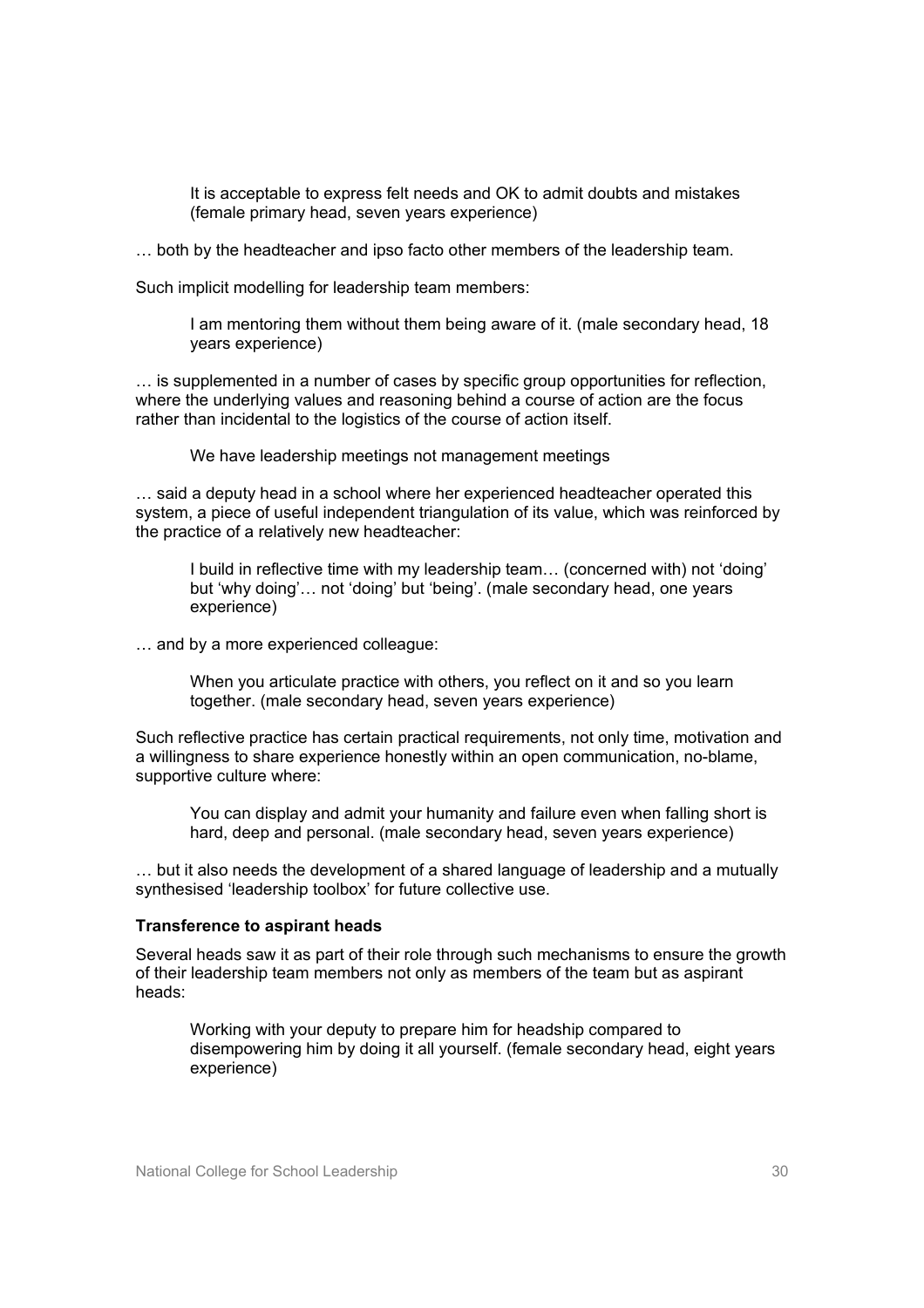On occasion, there was a recognition of the fallibility of this approach. As an experienced secondary head remarked:

You can delegate, but sometimes despite your best endeavours, if I'm not here, things sometimes don't happen. (male secondary head, 18 years experience)

This was countered by a primary head's comment that one way round this was to take the head out of school for an extended period of secondment:

And you get better teamwork and progress which is continued when he returns. (male primary head, 18 years experience)

These implicit growth opportunities are supplemented by explicit external professional development provision, not just for deputies through exchange and work-shadowing provision, but across the whole staff (one secondary school studied presently has 12 members of staff at all levels following MBA courses) and also for pupils, with one primary school having introduced an explicit values curriculum to further this approach.

In terms of the definitive professional development training for headship, NPQH, significant concerns were expressed about perceived lack of sufficient opportunities to reflect on and develop the spiritual and moral aspects of leadership and an imbalance between the time devoted to reflection on vision and values and that towards more operational and logistical matters.

Some of the criticism was hardhitting and reinforces the negative balance of opinion found by a previous small-scale research study of new secondary heads who had experienced NPQH in its earlier format (Sieber, 2002) in terms of the perceived lack of opportunities for reflection on vision and values rather than the mechanics of headship:

NPQH turns out clones… we have lost the human dimension of headship; the people person is being replaced by the targeting accountant. (male secondary head, five years experience)

This perceived "crushing of the spiritual by the mechanistic" was felt even by a recent NPQH graduate:

NPQH was concerned with being a manager, not about knowing yourself and your values. (male secondary head, one years experience)

Two primary heads independently expressed concern about the amount of training delivered online, asking:

Where's the interpersonal in this? (female primary heads, four years and 20 years experience respectively)

Even if these criticisms are not fully supported: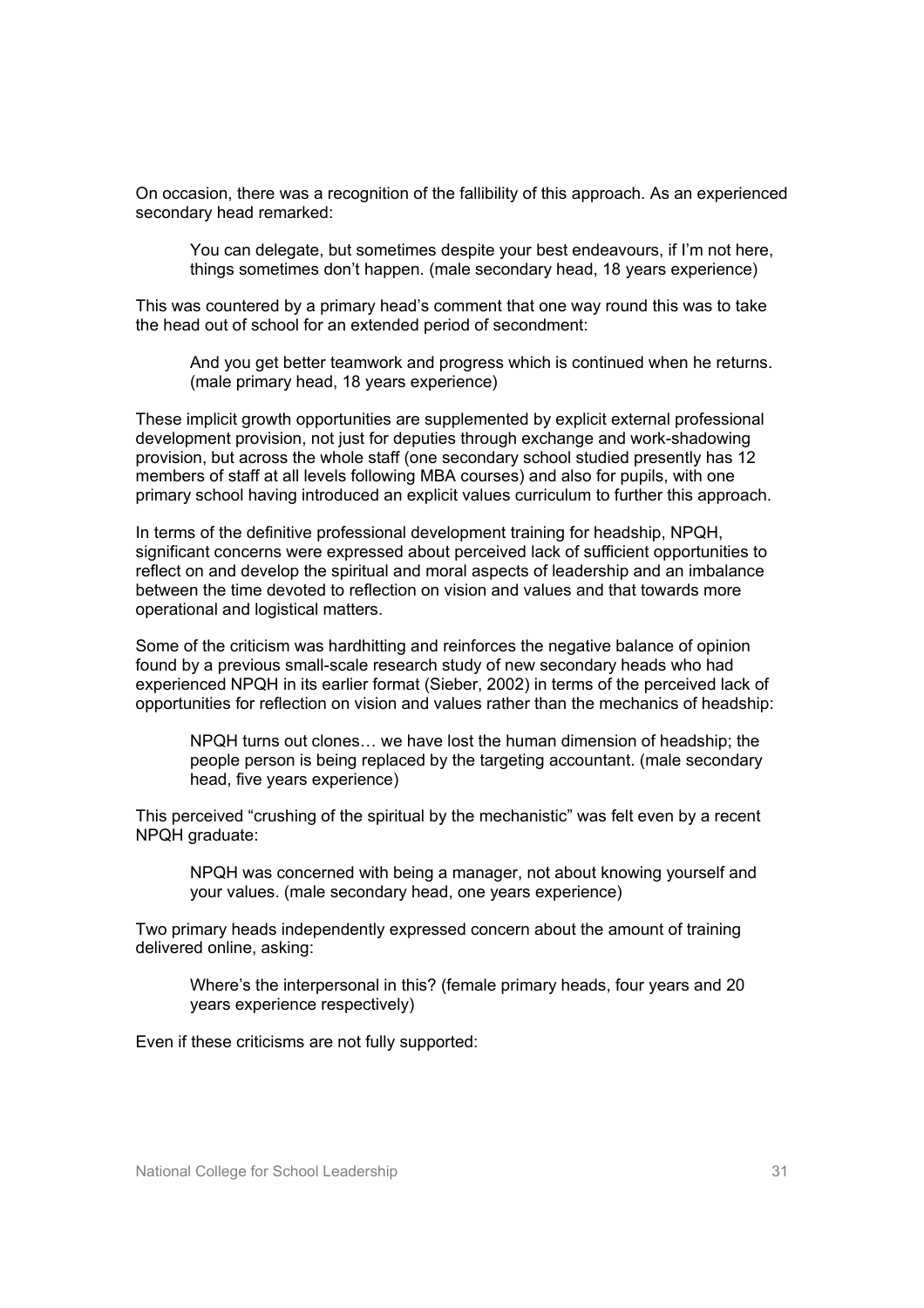NPQH does give some opportunity for self-reflection, both to the participant and to the incumbent headteacher who also gives and learns. (male secondary head, 13 years experience)

… and in many respects relate to an earlier incarnation of NPQH, there is still clearly a problem of ongoing negative perceptions of NPQH amongst existing school leaders to be surmounted. There remains a need to answer the expressed concerns that there are insufficient reflection opportunities within it and to satisfy its critics that:

It should develop people first, leadership second, and tasks third... and not the other way round. (female primary head, seven years experience)

Across both primary and secondary phases there was sometimes almost a messianic zeal to spread the message of the importance of spiritual and moral leadership in headship rather than a task-oriented or target-driven approach, be it through NPQH content or the more intangible mechanisms of in-house preparation for headship:

I have trained many deputies through walking the talk, mutual reflection opportunities, listening and empowering. They then carry the message of this philosophy out into other schools when they become heads. (female primary head, 20 years experience, third headship)

But this 'missionary' role is not confined to aspirant heads:

I have trained my deputies and my staff through three-dimensional modelling of this style of leadership, that is displaying leadership with added depth, warmth of spirit, openness and humanity. They will then go out and spread this as disciples… as leaders not just practitioners. (male primary church school head, nine years experience)

#### **Transference to newly-qualified headteachers**

For the head new in post who has successfully surmounted NPQH, colleagues felt that mentoring opportunities with experienced heads should be provided, not necessarily in terms of coaching or even only on a 1:1 basis, but:

The opportunity to see other heads tick… reflecting, talking through, listening to others (about) not what they would do but how they would do it. (female primary head, four years experience)

Such opportunities to engage in mentoring should be:

Part of the package of leadership. (female secondary head, five years experience)

… and as such should be made mandatory and not as at present voluntary, for:

Accepting mentoring can be seen as an admission of weakness. (female primary head, two years experience)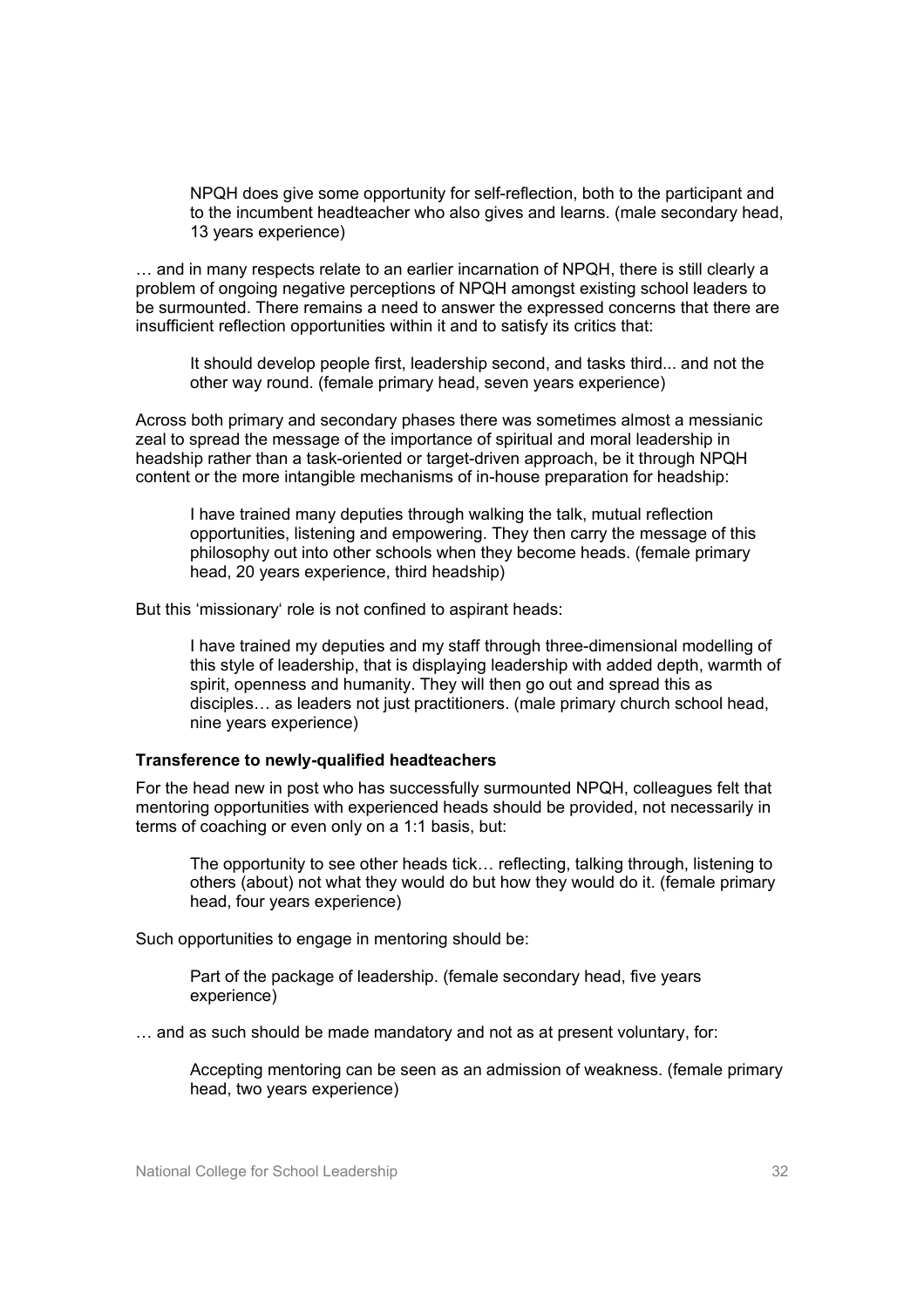… and therefore even if not directly refused, effective participation can be compromised by the excuse of other pressures on time.

In addition to such mentoring, the opportunity to be involved in ongoing participative networking would provide valuable continuing professional development. A number of heads felt that this would work best by researching together on a common theme such as an aspect of school improvement to the mutual benefit of all the participants, experienced and inexperienced alike, and to the benefit of the profession as a whole, a model of:

Successful practitioners working alongside new heads in active research to find out something together, and grow it… developing headteachers together (male secondary head, 19 years experience)

… so that 'communities of mutual support' also become 'communities of best practice'.

#### **Transference to experienced heads**

Such networking opportunities were felt to be valuable not only for new heads:

If it is good enough for new heads, it should be good enough for all heads. (female primary head, six years experience)

Whilst LPSH had provided for some an opportunity for bonding and reflection across phases and the triangulation of one's self-analysis against the perceptions of others, there was still a hunger for ongoing small group or 1:1 support.

Some heads argued the case for mentoring or coaching support even for experienced heads, and two had indeed proactively employed consultancy to provide it. Others said that what was needed was:

A fellow listening head, not a mentor, not a coach but a listener, who can empathise from a position of mutual understanding. (male secondary head, nine years experience)

Terminology for such support varied from 'executive coach' to 'spiritual guide' (from those heads coming from a church background). These terms suffer however from the suggestion that this is guidance from a more experienced professional, even if that guidance is:

Self-discovery through guided reflection. (male secondary church school head, seven years experience)

#### … or:

A catalyst to allow a focus on a specific area and to ask 'the killer question' [sic] to stimulate reflection on it. (female secondary head, five years experience)

#### Perhaps better, more neutral terms would be: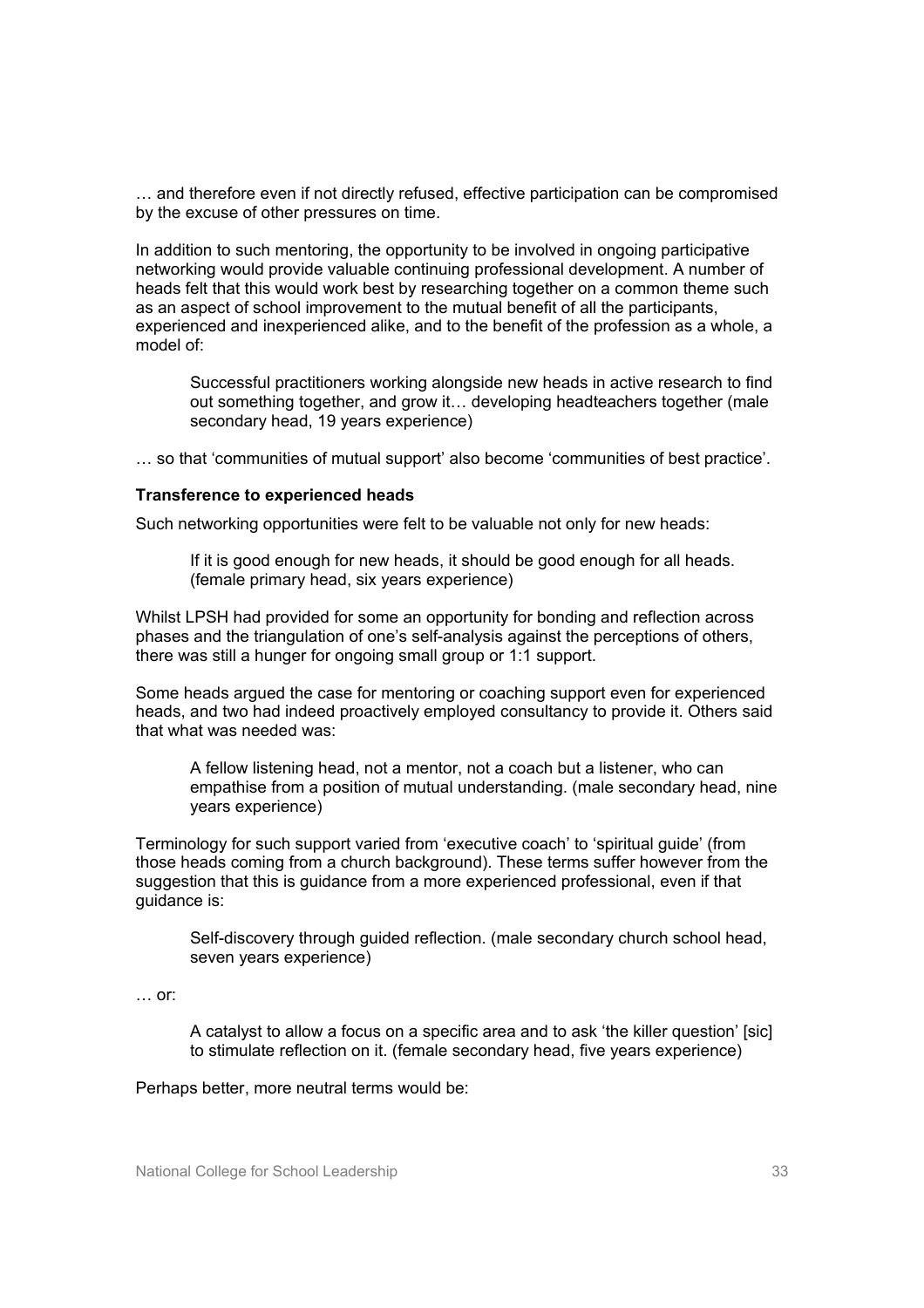A 'sounding board' to bounce ideas off. (male secondary head, nine years experience)

… or:

A 'mirror' to facilitate self-reflection. (female secondary head, eight years experience)

… or even the portmanteau, if less catchy term, 'professional listening partners'.

Irrespective of the terminology, there was a strongly expressed desire for such support from experienced heads in the study. Heads felt the need not for mentoring (a term which has in their eyes associations with new headteachers) nor coaching per se, but mutual reflective support. They felt that it should not be necessary for a head to be proactive in seeking out and building such networks of support, but that it should be provided as part of an entitlement within a leadership package for those who wish to access it.

There are clear messages here being sent to LEA and Diocesan officers, professional associations and policy-makers of an expressed need for networked support for experienced heads on a 1:1, small group or networked learning community basis, with 'professional listening partners' and 'collaborative development supporters' concerned not with management issues but with support for reflection and renewal, for all heads irrespective of their levels of experience and whether or not their school is of a particular phase, character or faith perspective.

Inter alia, there are concomitant opportunities for those very experienced heads who expressed a desire 'to put something back' from their accumulated experience as consultant leaders, not simply in the mentoring, coaching and training of less experienced heads, but in the support of serving headteachers irrespective of their level of experience, either on an informal local basis or as part of a wider facilitated network of heads learning and developing together. In order to do this, as a study of so-called 'enchanted heads' of long and successful experience has observed:

Enchanted headteachers can fill the role of consultant headteacher for the next generation of headteachers but in order to do so they need opportunities to reflect upon what they have achieved and how it might be shared. (Woods, 2002)

Such reflection opportunities for experienced heads, no matter how 'enchanted', equally need facilitation and support.

The legitimisation and facilitation of such networking, and indeed its terms of reference, for heads at all levels of experience, should not be left to chance encounter or individual proactivity. Rather it needs to be actively managed and supported at both local and national levels in order that the 'reservoir of hope' of the individual school leader can continue to be sustained, built up and renewed in an ongoing 'triumph of hope over experience'.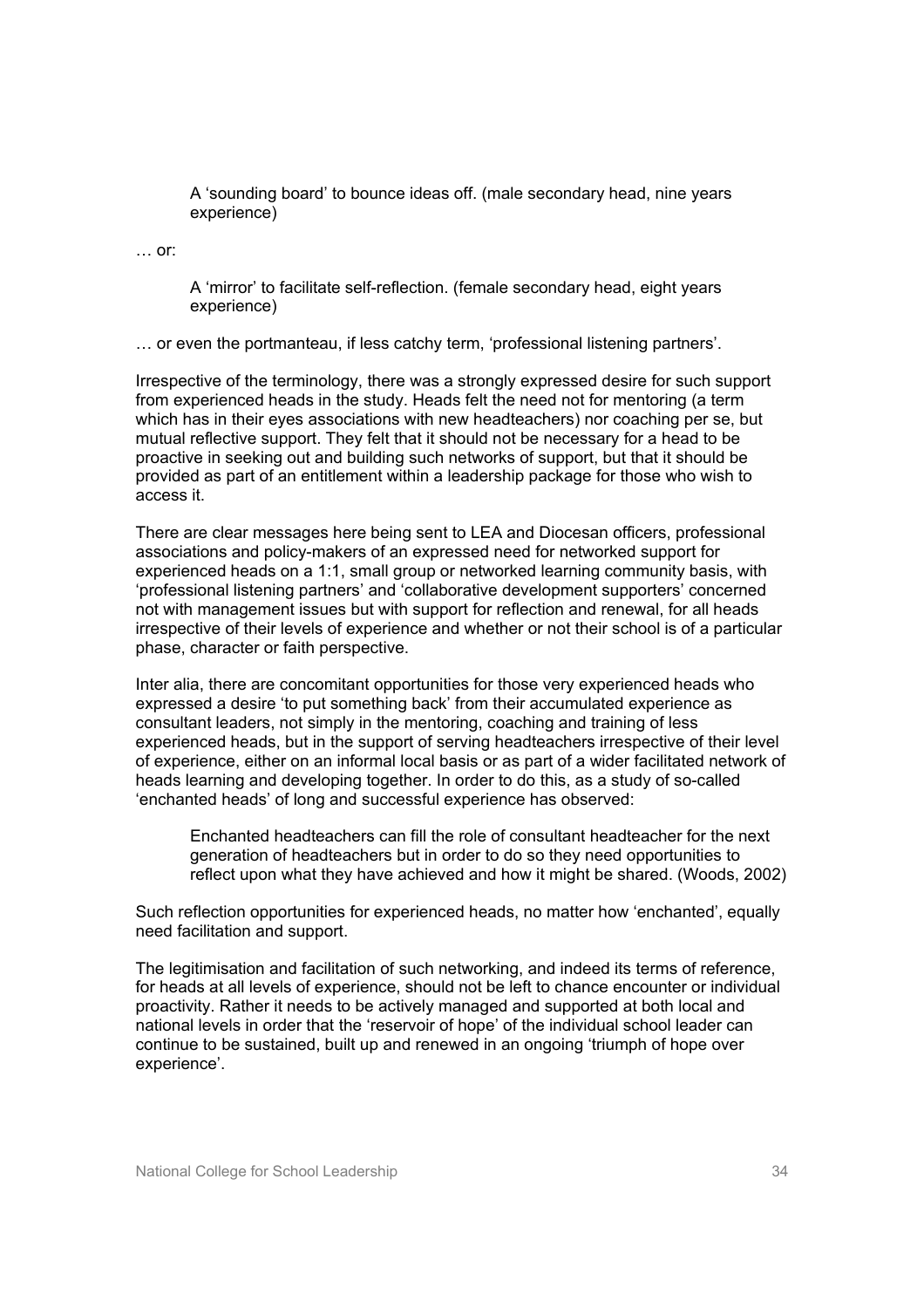#### **Endnote**

This study has worked to the principle that school leaders develop best when given the opportunity to reflect on their existing practice, to analyse in detail critical incidents within their ongoing leadership story with a view to identifying strengths and weaknesses, to examine alternative models of good practice and to identify developmental ways forward appropriate to the existing contextual situation.

Successful engagement with this principle enables development of leadership qualities not by directive input but by reflective awareness and consensual agreement, leading to ownership of action and a thirst for further engagement. All these facets have been visible in this study of spiritual and moral leadership in headteachers, which it is hoped through the articulation of an authentic rendering of practitioner voice will inform not only fellow practitioners but also those charged with meeting their ongoing developmental needs.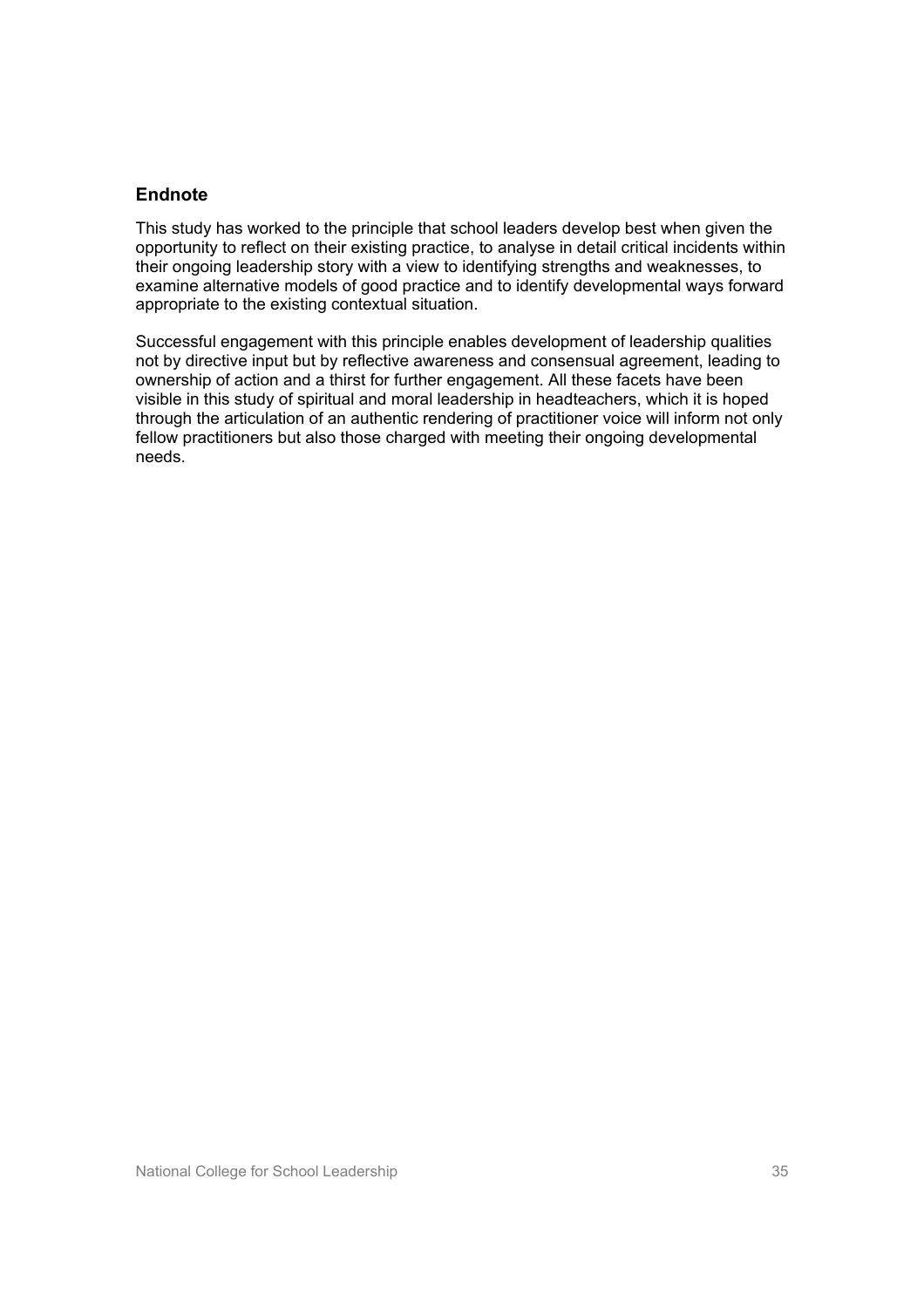# **Methodology**

#### **The research sample**

A cross-sectional sample of 25 serving headteachers was constructed, drawn from all phases of compulsory-age education from infant school to independent school, from a variety of contexts from inner city deprivation (free school meal indicator 45%) to suburban social advantage (free school mean indicator 2%) and a range of school sizes ranging from 60 to 1600 pupils on roll, and from a wide geographical area from Devon to Durham, Lancashire to London.

The initial sample base was drawn from participants in an NCSL Leading Edge seminar on leadership and spirituality held in July 2002. This opportunity sample of 14 headteachers, including three from church schools was then supplemented from other networks using recommendations from Diocesan directors of education, LEA advisors and personal knowledge to produce a more representative sample. The headteachers interviewed ranged in experience of headship from one year in post to 20 years, with an age range from mid 30s to late 50s. A number of colleagues were in their second headship, with two into their third headship. Three colleagues had previously been deputy head in the same school as their eventual headship, including one who had also held a middle management post, a length of service to the same school thus totalling almost 28 years.

| <b>School type</b> |    | <b>School area</b>          |    | <b>School headteacher</b>   |                |
|--------------------|----|-----------------------------|----|-----------------------------|----------------|
| Primary:           |    | Inner city                  | 10 | Male                        | 14             |
| Infants            | 2  | Suburban                    | 9  | Female                      | 11             |
| First school       |    | Rural                       | 6  |                             |                |
| Junior             |    |                             |    |                             |                |
| All-through        |    | Free school meal indicator: |    | Length of headship:         |                |
| <b>Total</b>       | 11 | $0 - 9\%$                   | 7  | $1-4$ years                 | 5              |
|                    |    | 10-19%                      | 9  | 5-8 years                   | 8              |
| Secondary:         |    | $20 - 29%$                  | 2  | 9-12 years                  | 4              |
| $11 - 16$          | 3  | $30 - 39%$                  | 3  | $13-16$ years               | 3              |
| $11 - 18$          | 8  | 40-49%                      | 4  | $17-20$ years               | 5              |
| <b>CTC</b>         |    |                             |    |                             |                |
| EBD                |    | School faith perspective:   |    | <b>Previous experience:</b> |                |
| Independent        |    | Church                      | 8  | 2nd headship                | 5              |
| Total              | 14 | Secular                     | 13 | 3rd headship                | $\overline{2}$ |
| Sample total       | 25 | High ethnic                 | 4  | Same school                 | 3              |

The detailed composition of the sample of 25 heads was as follows:

Thanks are due to the participating headteachers (who are identified by name and school in the Acknowledgements section) for their generosity in finding the time to be interviewed and their warmth and openness whilst doing so. It is significant that of some 27 invitations to participate sent out, 25 were returned positively and often with alacrity. This high response rate of almost 93 per cent was explained by one headteacher as follows: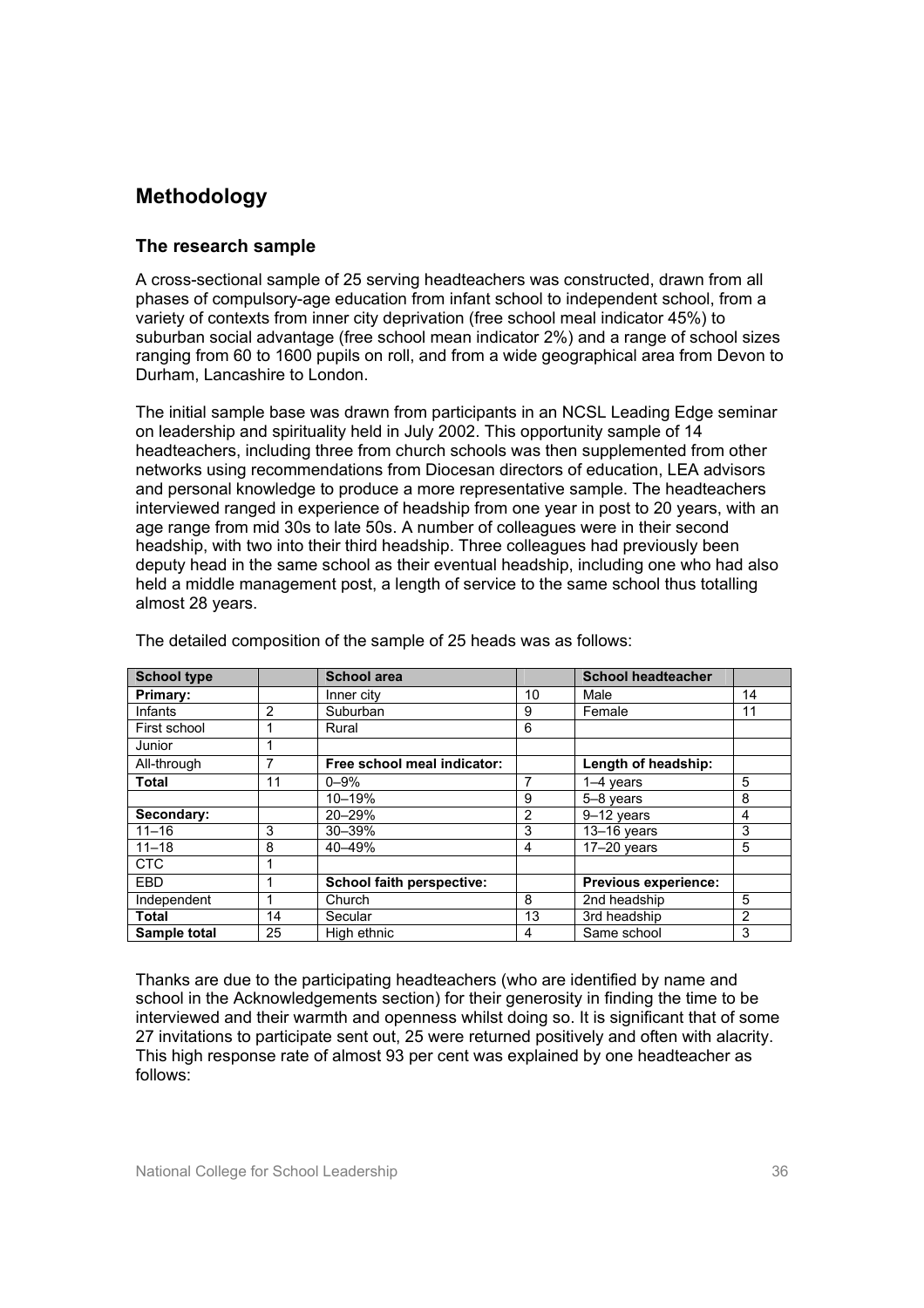It's very rare in a lonely job to have the time and be encouraged to talk about yourself, and not to an inspector or advisor or deputy, but to a fellow head… and for the first time in over 16 years of headship to feel that it's legitimate to do so. (male secondary head)

#### **The interview schedule**

Colleagues were asked to respond to the areas of questioning indicated below, which had been sent to them in advance. Interviews were conducted over a four week period and as interviewing progressed, supplementary questioning regarding the emerging themes took place. The main areas of focus were as follows, as specified on the provided interview schedule:

- Please give some background about yourself: length of headship, type and character of school, faith perspective if any (remembering that the definition of spiritual leadership being used does not have exclusively religious connotations but seeks to embrace a broader concept of secular spirituality). Where would you say you derive your own spiritual/moral base from?
- Do you find of value the concepts of an internal 'personal reservoir of hope' (the calm centre at the heart of the individual leader from which their values and vision flows and which enables effective interpersonal engagement no matter what the external pressures) and the external 'reservoir of hope' for the institution (where the head acts as the wellspring of self-belief and directional focus for the school) in thinking about your role in spiritual and moral leadership, or are there alternative metaphors that would better describe your own approach to spiritual and moral leadership?
- Could you give examples of sustainability strategies you use to preserve and replenish your personal reservoir of hope in the face of external pressures? How does the success of these strategies manifest itself internally for you personally/externally for the school?
- Could you give examples of critical incidents in your leadership story of how you have acted as the reservoir of hope for the institution yet preserved your own internal reservoir of hope?
- Has there been a development of your capacity to do this as your headship has gone on, and if so, to what do you attribute this? Does this link to any perceived stages of headteacher development?
- What mechanisms do you think are possible for the transference of your spiritual and moral leadership qualities to other members of your leadership team, and to aspirant and newly-appointed headteachers?

#### **The interview outcomes**

Interviews were tape-recorded with the agreement of participants to supplement contemporaneous notes. These were used to analyse emerging themes from the study and to provide the source of the quotations cited, as the authentic reflection of practitioner voice. Supplementary evidence was drawn from content and participant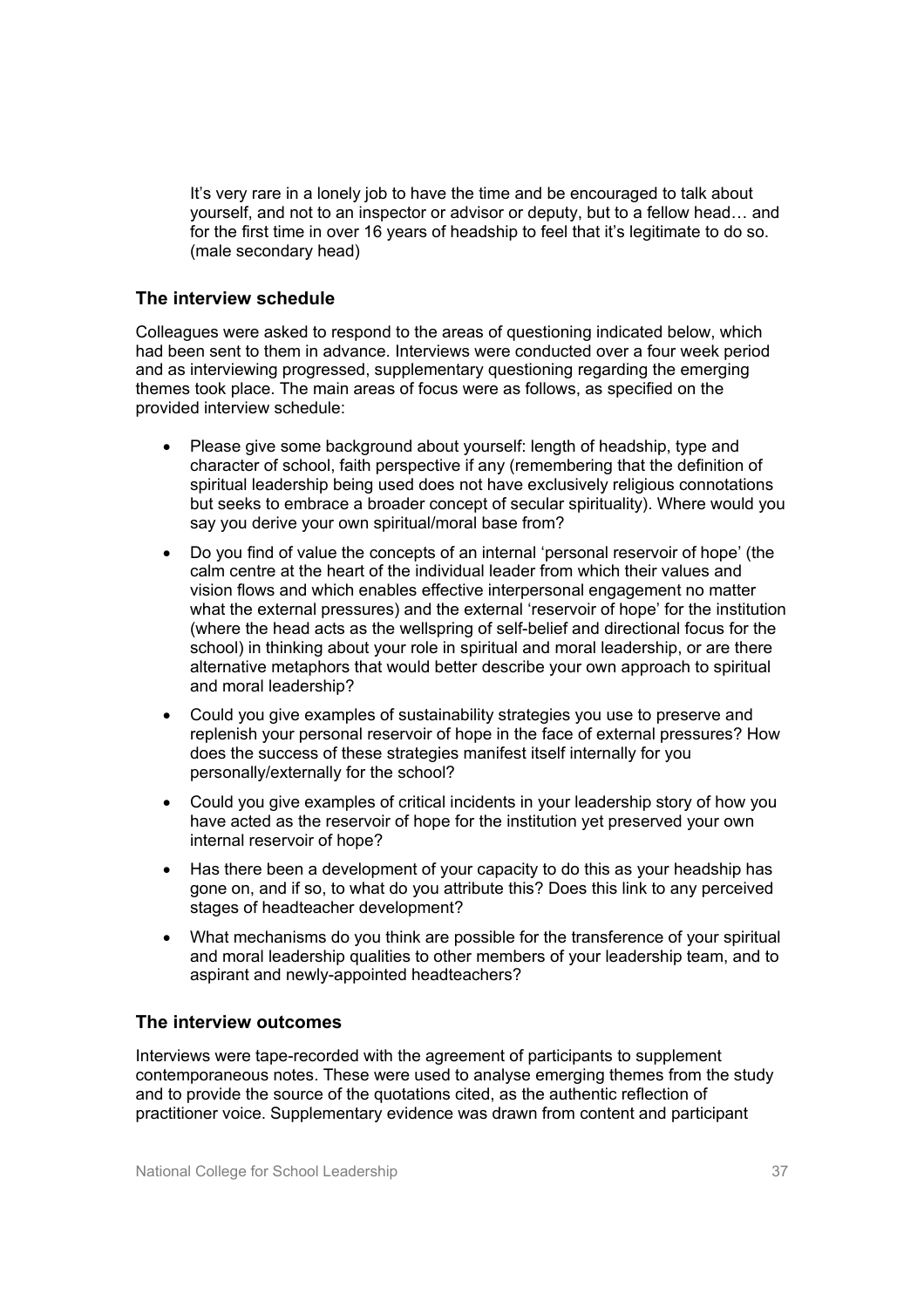evaluations of the NCSL Leading Edge seminar on leadership and spirituality. This total evidence base informed the outcomes and conclusions of this study as previously described earlier in this paper.

It is recognised however that further work would be valuable in extending the range of the study to encompass other members of the leadership group in schools, not only to provide a triangulation of the expressed views of headteachers but as a valuable analysis in its own right. In addition, it would be interesting to explore whether there is any linkage between headteacher personality type and effective spiritual and moral leadership, an area of development which is beyond the limited scope of this present research.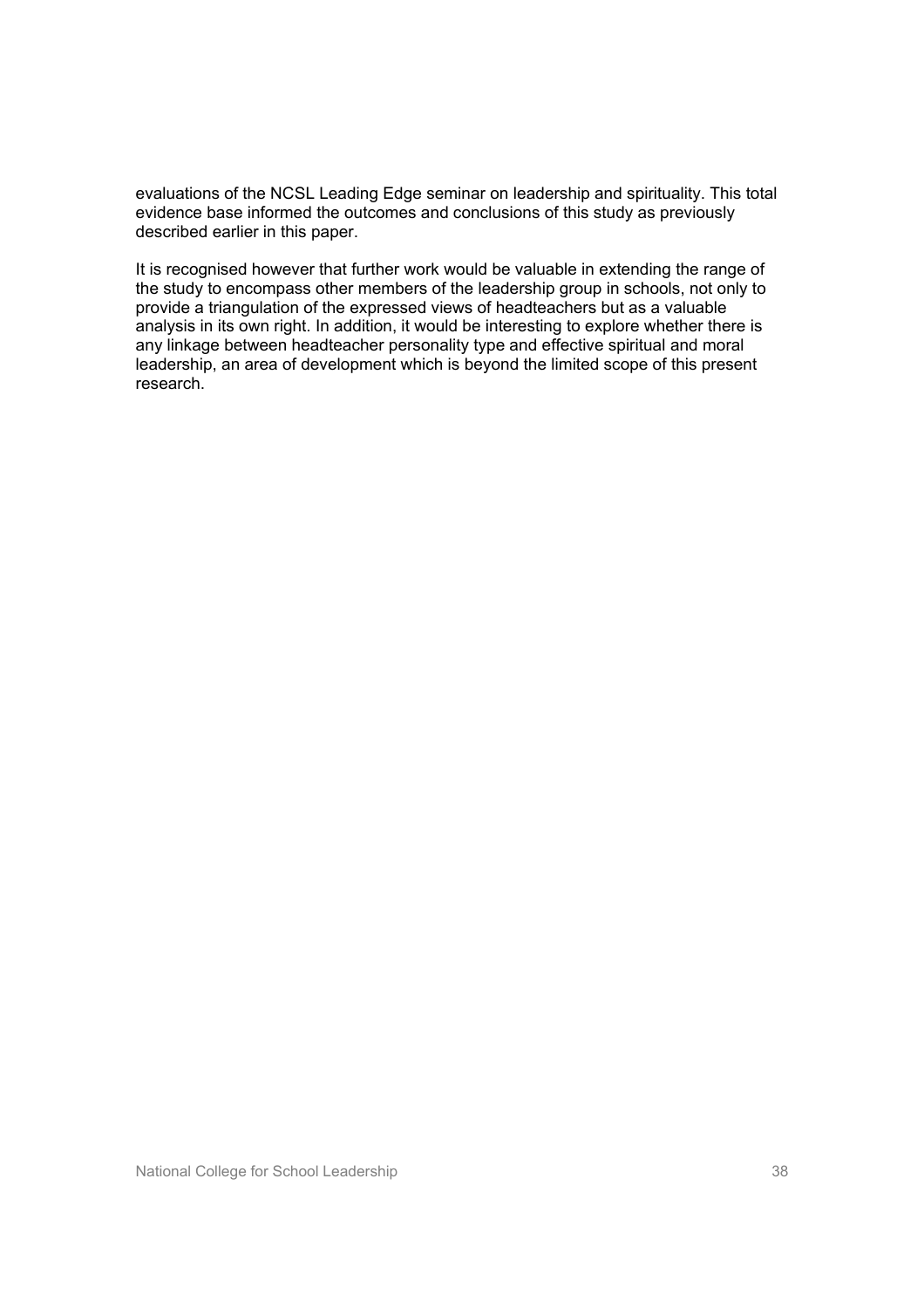## **Acknowledgements**

Sincere thanks to the headteachers who participated in this study and through their cooperation and openness have made possible this rendering of practitioner voice and have validated its outcomes.

| Ann Anderson           | Hatfield Manor CE Junior School, Doncaster                     |
|------------------------|----------------------------------------------------------------|
| David Atton            | The Park Community School, Barnstaple                          |
| June Austin            | Manor Lees Infants School, Lincoln                             |
| Dianne Barker          | Violet Lane Infants School, Burton-on-Trent                    |
| <b>David Bowes</b>     | Tapton School, Sheffield                                       |
| <b>Tom Clark</b>       | George Spencer Foundation School and Technology School,        |
|                        | Nottingham                                                     |
| Harry Goddard          | Derby High School for Girls, Littleover, Derby                 |
| John Grove             | Belleville Primary School, London SW11                         |
| <b>Carole Gumbley</b>  | Shenley Court Specialist Arts College, Birmingham              |
| David Hall             | Aughton Town Green Primary School, Aughton, Lancashire         |
| Vanessa Huws           | Easingwold Primary School, Easingwold, North Yorkshire         |
| Jones                  |                                                                |
| Max Kay                | The Nottingham Bluecoat CE School and Technology College,      |
|                        | Nottingham                                                     |
| Janet Lewis            | Sandringham School, St Albans                                  |
| <b>Jackie Mills</b>    | Netherthong Junior and Infants School, Holmfirth               |
| Gerard Moran           | St John's RC Comprehensive School, Bishop Auckland             |
| <b>Richard Parker</b>  | Lodge Park Technology College, Corby                           |
| Maria Parr             | Newbold CE Primary School, Chesterfield                        |
| Rosemary Potter        | Djanogly City Technology College, Nottingham                   |
| Christopher            | St Benedict Catholic School and Performing Arts College, Derby |
| Reynolds               |                                                                |
| <b>Steve Robinson</b>  | Chaucer School, Sheffield                                      |
| Linda Rockey           | St John's CE Primary School, Sparkhill, Birmingham             |
| <b>Martin Sutton</b>   | Beech Hill Special School, Mansfield                           |
| David Taylor           | Tysoe CE Primary School, Warwickshire                          |
| <b>Lindsey Weimers</b> | Windmill First School, Headington, Oxford                      |
| Neil Whitehead         | Canon Williamson CE High School, Eccles                        |

Thanks are also due to Dr Martin Coles of the National College for School Leadership and in particular to Professor John West-Burnham of the London Leadership Centre for support and advice throughout this study.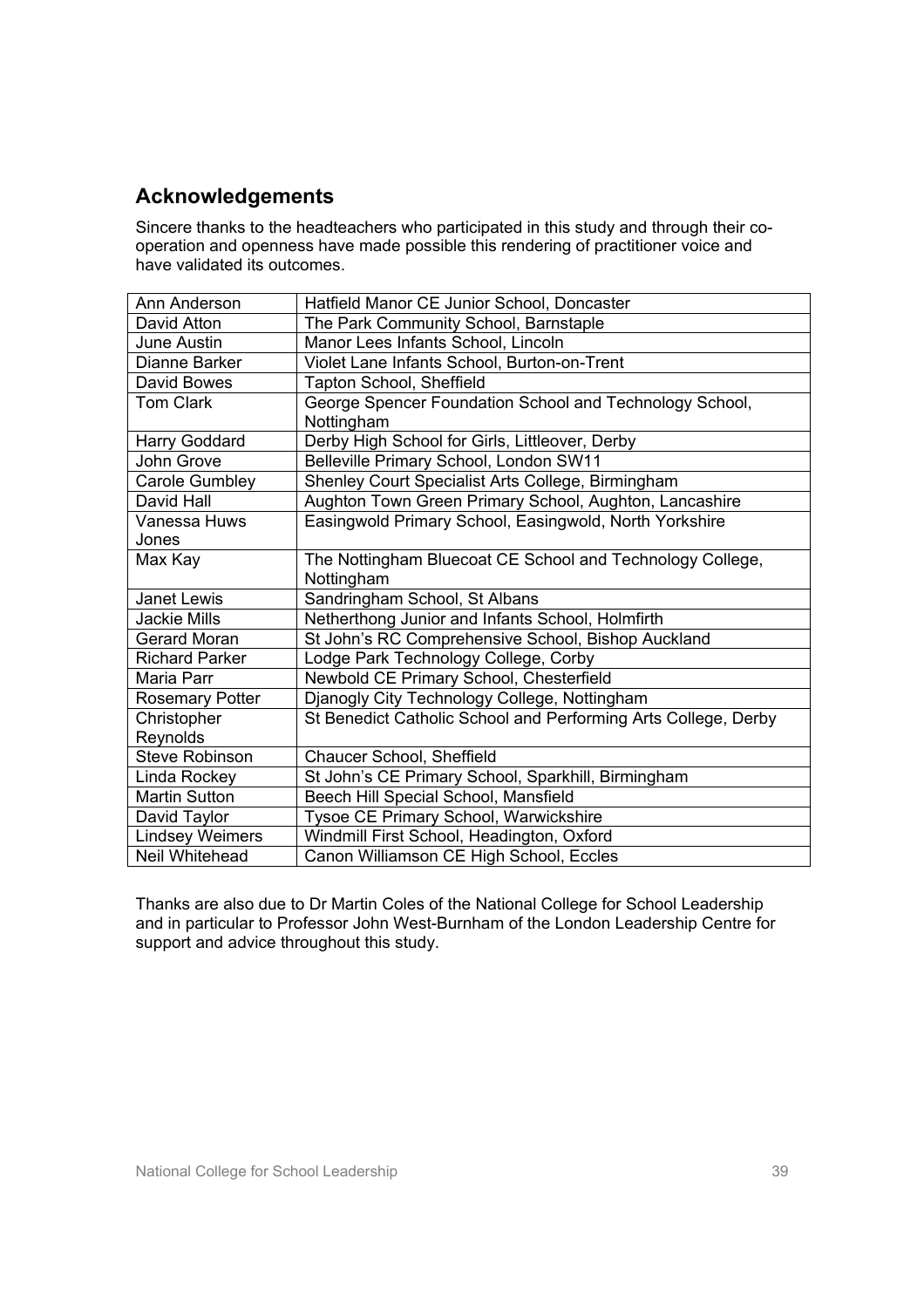## **Bibliography**

Baxter, A., 2002. *Times Educational Supplement*, 20.9.02.

Bell, J., 2002. *The Church Times*, 30.08.02.

Blair, A., 2002. Speech to Labour Party Conference, *The Guardian*, 2.10.02.

Davie, G., 1994. *Religion in Britain Since 1945: Believing without Belonging.* Oxford: **Blackwell** 

Earley, P. et al, 2002. *Establishing the Current State of School Leadership in England*, **DfFS** 

Flanagan, J.C., 1954. The Critical Incident Technique. *Psychological Bulletin*. 51, 327– 58.

Fullan, M., 2001. *Leading in a Culture of Change*. San Francisco: Jossey-Bass.

Gardner, H., 1983. *Frames of Mind*. London, Heinemann.

Goleman, D., Boyatzis, R. and McKee, A., 2002. *The New Leaders*. London: Little Brown.

Harries, R., 2002. *God Outside the Box: Why Spiritual People Object to Christianity*. London, SPCK.

Harris, A., Bennett, B. and Preedy, M., 1997. *Organisational Effectiveness and Improvement in Education*. Buckingham: Open University Press.

Harris, A. and Chapman, C., 2002. *Effective Leadership in Schools Facing Challenging Circumstances*. Nottingham: NCSL.

Hay Group/HTI, 2002. *No Barriers, No Boundaries: Breakthrough Leadership That Transforms*. HTI, University of Warwick.

Mulford, W., 2002. *Leadership for Learning Research Group*, University of Tasmania, Australia.

Murray, R.B. and Zetner, J.P., 1988. *Nursing Concepts for Health Promotion*. London: Prentice Hall.

NCSL, Leading Edge seminar on interpersonal leadership. November 2001.

NCSL, Leading Edge seminar on leadership and spirituality. July 2002.

Parker, R. 2002. *Passion and Intuition: The impact of life history on leadership*. Nottingham, NCSL.

National College for School Leadership 40 and  $40<sup>40</sup>$